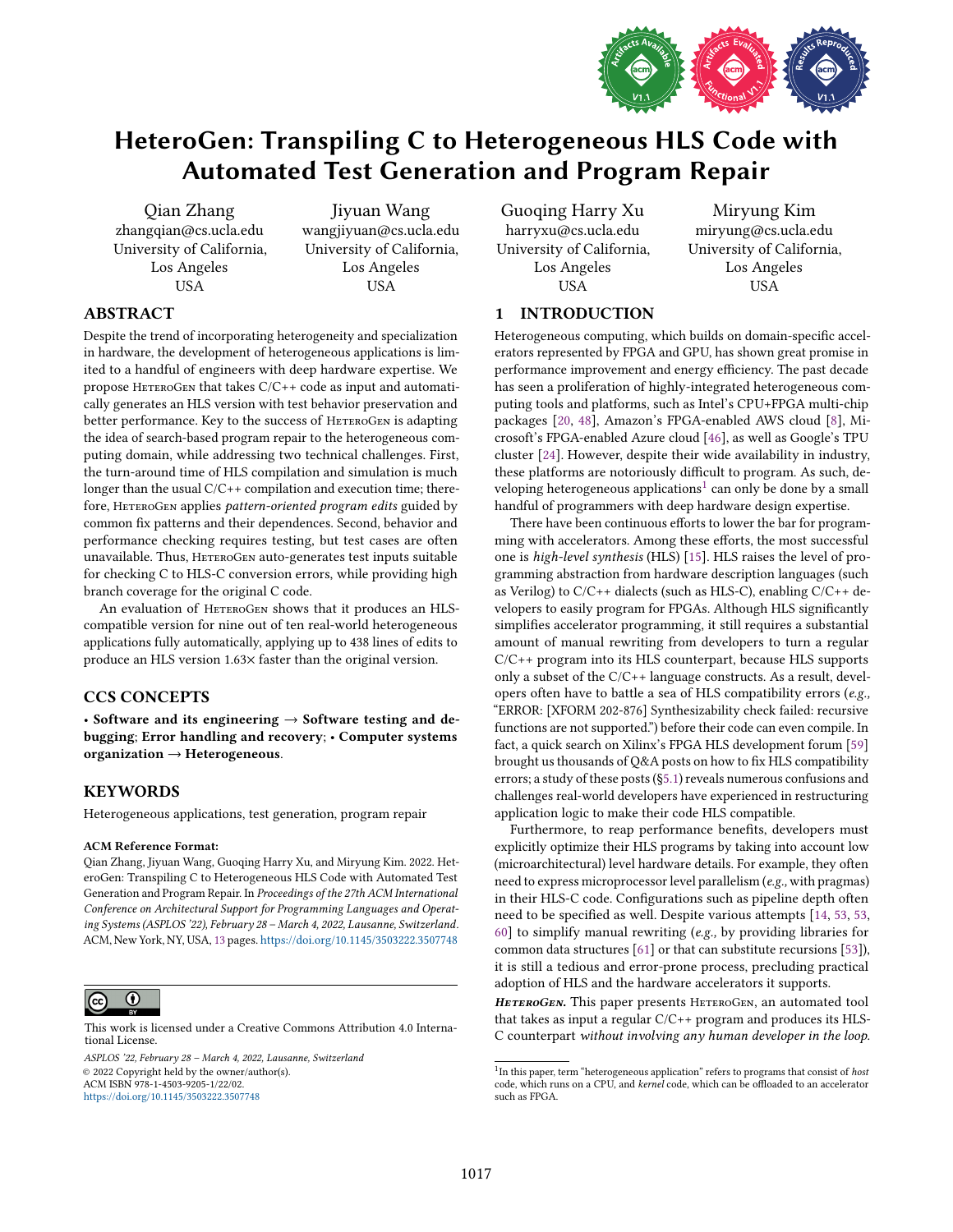On one hand, HETEROGEN is a *transpiler* that performs behaviorpreserving source-to-source translation from C/C++ to HSL-C by automatically resolving compatibility issues; on the other hand, it is an optimizer that checks whether the updated code has superior performance than the original version. Although HETEROGEN does not guarantee to generate "optimal" code, it represents a best-effort approach to produce the highest level of HLS compatibility and efficiency improvement within a time budget.

Realizing these benefits requires two major steps: (1) automatically resolving compatibility issues and (2) generating code with better performance. Our key insight is that these two steps can be organically combined in an iterative code edit process, known in the software engineering community as evolutionary program repair. At the heart of HETEROGEN is a search-based repair process with a unified objective function that aims to simultaneously reduce the number of compatibility errors and improve performance. Starting from the input C program, each iteration of the process applies a number of edits to the "current" program version, with the goal to generate a new version optimized for both compatibility and performance. This process terminates when a user-specified time budget is reached.

Essentially, fixing compatibility errors is a *hard constraint*—our tool always attempts edits to ensure HLS compatibility. Improving performance is a soft constraint—each iteration applies the edits with the largest performance potential when multiple repair candidates are available, although the chosen edits may not lead to optimal performance improvement. In other words, HETEROGEN puts higher priority on HLS compatibility and test behavior preservation (although in most cases, edits HETEROGEN ends up choosing edits that both improve performance and fix compatibility issues). When the budget runs out, HETEROGEN terminates the search, either producing an error-free version with better performance in most cases, or reporting an incomplete version with generated tests to guide the remaining manual edits. If all errors are fixed before the budget runs out, HETEROGEN still continues the search to apply performance-improving edits.

Challenges. While search-based program repair has been extensively studied [\[29,](#page-11-5) [31,](#page-11-6) [57\]](#page-12-7), naïvely applying existing techniques would not work in our setting. Existing techniques assume that each program variant can quickly compile and run; their success builds on a "trial-and-error" approach that often involves thousands or even millions of repetitive edits and runs. However, compiling an HLS-program requires an expensive synthesis/simulation process, which takes orders-of-magnitude longer (e.g., minutes to hours) than compiling a regular C program. As a result, existing techniques are prohibitively expensive when adopted directly to repair HLS-C programs.

Rationale for testing as opposed to static verification. Applying an edit may alter program semantics and hence the resulting program must be validated to guarantee correctness. HETEROGEN uses test generation and execution to check behavior preservation, as opposed to static verification for two reasons. First, there exists no validating HLS compiler that guarantees semantic equivalence between C programs and HLS-C versions. When a programmer transforms C to HLS-C, currently, there is no way to verify equivalence other than executing both versions with test inputs. Second, it is theoretically impossible to build such a validating compiler between C and HLS-C because all dynamic and unbounded data structures must be finitized to static-size implementations with finite resources in FGPA. Therefore, in the presence of finitization necessity, it is infeasible to ensure semantic equivalence between resource-unbounded SW implementation against resource-finite hardware implementation.

To overcome these challenges, we develop three novel techniques as elaborated below:

1. Automated Test Generation. Determining whether an iteration produces a better program candidate requires understanding whether this candidate (1) preserves the behavior of, and/or (2) outperforms the current version. This also requires tests to execute programs and measure their functional and performance results. For example, if a candidate passes all tests and outperforms the current version, the candidate is *accepted* by the search algorithm as the new "current" for further exploration. However, most programs do not come with tests and it is unrealistic to require tests from developers.

To solve this problem, HeteroGen uses a novel test generation technique to automatically generate tests. Inspired by automated fuzz testing [\[7\]](#page-11-7), our technique monitors the branch coverage of the original C code to find inputs that diversify branch executions. It stores the intermediate program states in the input C program, mutates them to generate new kernel inputs, and ensures that the mutated inputs are type-valid for HLS. With the generated tests, HETEROGEN executes both the input C program and each generated HLS version, using result differentiation as a fitness function [\[57\]](#page-12-7). 2. Dependence-Guided Search Space Pruning. To repair compatibility errors, there is a huge search space (of possible program edits). To tackle this challenge, HETEROGEN leverages common HLS repair patterns. With a study of more than 1,000 posts from Xilinx's HLS Q&A forum, we summarize six common repair patterns, regarding dynamic data structures, unsupported data types, dataflow optimization, loop parallelization, struct and union, and top functions. Applying these patterns not only repairs compatibility errors but also leads to improved performance. We encode them into parameterized repair templates at the level of abstract syntax trees, providing strong guidance in the search regarding what to edit.

Based on the observation that these templates often exhibit dependence [\[40,](#page-12-8) [41\]](#page-12-9), HeteroGen explicitly models the dependence and precedence among these templates. Such dependence information is used to expedite the exploration of applicable repairs using evolutionary algorithms [\[57\]](#page-12-7). For example, suppose that there are multiple ways of applying repairs but some repairs depend on others (e.g., repair B depends on A, D depends on B or C), an evolutionary algorithm can enumerate the space of applicable repairs in an order described by their dependence (e.g.,  $\{A, C, AB, ABD, \ldots\}$ ).

3. Early Candidate Rejection Using Coding Styles. To overcome the challenge of long HLS compilation time, HETEROGEN leverages a lightweight LLVM-based checker to validate repairs. Our key insight here is that if a repair does not conform to HLS coding styles, it does not need to be compiled. For example, when inserting an HLS unroll pragma to enable loop optimization, HETEROGEN invokes an LLVM front-end for HLS to check whether such a pragma appears only within a loop body. In doing so, HeteroGen quickly rejects invalid repairs before they get compiled.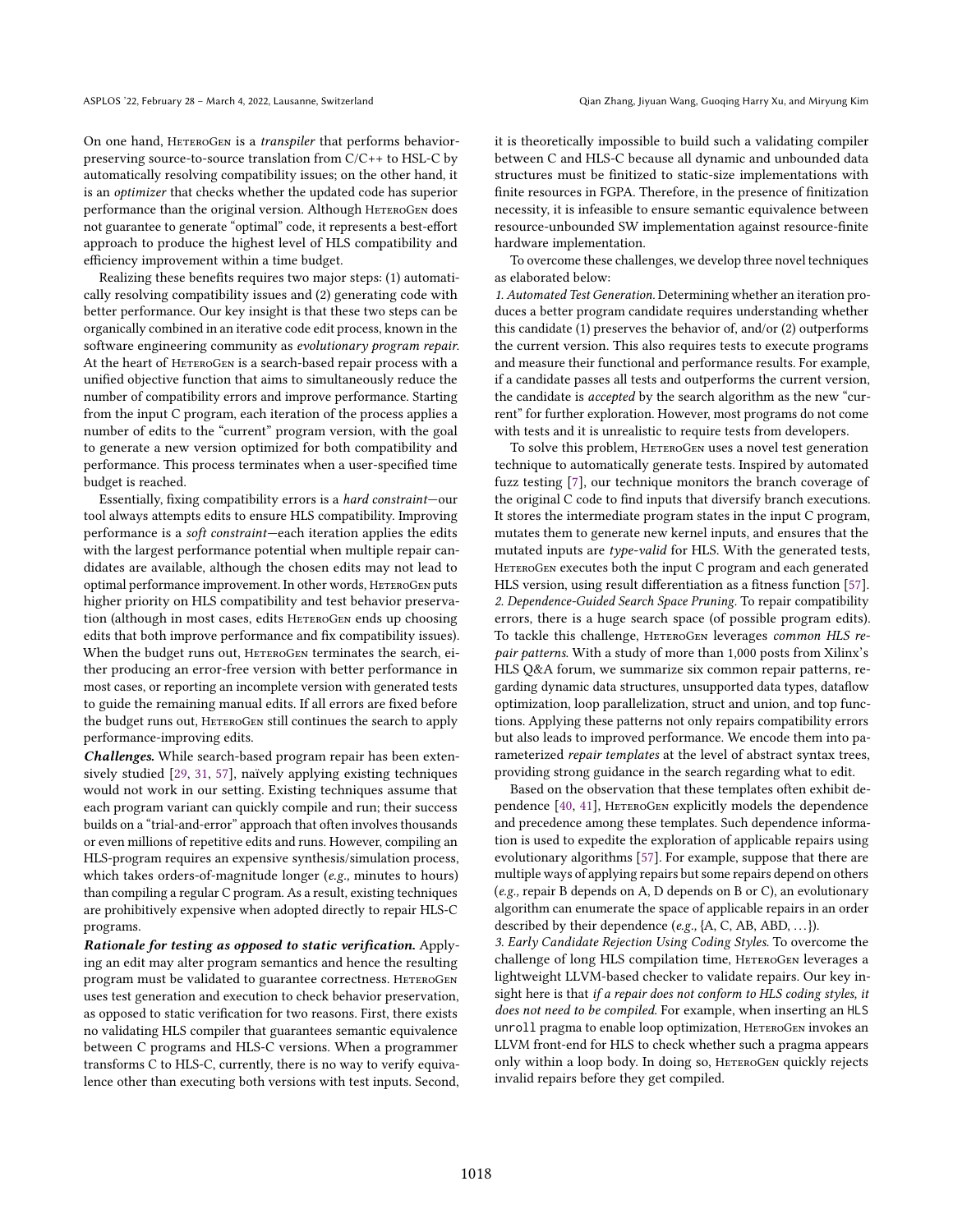<span id="page-2-0"></span>

Figure 1: HETEROGEN takes as input an original kernel program ( $P_{orig}$ ). It auto-generates test inputs for  $P_{orig}$ , and an initial version  $P_{broken}$  with estimated HLS types. Next, it finds repair locations based on an HLS error symptom, explores the space of applicable repairs based on fix patterns, and evaluates behavior preservation via differential testing.

Results. We have evaluated HETEROGEN on ten publicly available real-world applications. Out of the ten programs, HETEROGEN managed to produce an HLS-compatible version fully automatically for nine. HeteroGen repaired all of HLS compatibility errors, with an average of 2,437 tests generated per application, achieving branch coverage of 97%. It automated 9 to 438 lines of edits to produce an HLS version, which is, on average, 1.63× faster than the original C version. All of the repaired programs produce identical input-output behavior under the generated tests.

We have compared HETEROGEN with three alternatives (1) HET-EROGEN without the coding style checker, (2) HETEROGEN without dependence-based repair exploration, and (3) prior work HET-EROREFACTOR [\[33\]](#page-11-8). Dependence-guide search expedites the iterative process by 35× compared to (2). The lightweight LLVM checker avoids unnecessary HLS compilation and simulation, leading to an overall of  $4\times$  speedup compared to (1). HETEROGEN achieves  $5\times$ transpilation success compared to (3).

We provide access to artifacts of HETEROGEN at [https://github.](https://github.com/UCLA-SEAL/HeteroGen) [com/UCLA-SEAL/HeteroGen.](https://github.com/UCLA-SEAL/HeteroGen)

# 2 BACKGROUND

Code Rewriting for HLS. HLS for FPGA [\[15,](#page-11-3) [17\]](#page-11-9) has raised the abstraction of hardware development by automatically generating register-transfer level (RTL) descriptions from code written in C-like dialects for HLS. However, a developer must perform a substantial amount of manual rewriting before it can run on an FPGA chip. While the instruction set architecture (ISA) for CPU defines integer arithmetics at 32 bits, in FPGA, individual bitwidths could be programmed [\[33\]](#page-11-8). At a high level, regular software developers often allocate variables with a size large enough for all possible input values. Such a practice may lead to wasted on-chip resources, impacting the maximum operating frequency, parallelism, and power consumption. Thus, developers must finitize the bitwidth manually to achieve resource efficiency. For example, in modern

ML applications where on-chip resource usage is input-dependent, determining an optimized bitwidth is a daunting task.

HLS dialect languages are a strict subset of C/C++ and certain constructs or coding styles are unsupported [\[50\]](#page-12-10). A developer must manually restructure the program to make the computation logic synthesizable at the hardware level. This is also a difficult task due to the large discrepancy between C/C++ and a HLS C-dialect. During code conversion, there are four primary causes of incompatibility errors:

First, FPGA has no capabilities for managing data structures of an unbounded size. Thus, function calls to dynamic memory management such as malloc and free must be replaced by pre-allocated static arrays of a conservatively large size. Similarly, recursions must be transformed to loop-based iterations because all required hardware resources need to be pre-allocated. Second, HLS compilers support fewer data types than C/C++. For example, a long double type is not synthesizable and must be converted to a HLS floating type such as fpga\_float<8,71>. Third, pointers are strictly forbidden in HLS, except for special-purpose pointers that are used to express hardware interfaces. Thus, a developer must manually eliminate pointer declarations and usages.

Finally, FPGA provides inherent hardware-level parallelism through pipelining of different computation stages or by duplicating processing elements. As such, developers must manually insert a number of pragmas (i.e., pre-processor directives) to specify how computation pipelining and duplication should be implemented. For example, #pragma HLS array\_partition partitions a large array into smaller arrays to allow for simultaneous operations. A significant number of HLS incompatibility issues arises in specifying such pragmas. For example, when a developer defines an array A with 13 elements but inserts #pragma HLS array\_partition factor=4, an HLS compiler may produce the following warning "ERROR: [XFORM-711] Array A failed dataflow checking," because 13 is not a multiple of 4.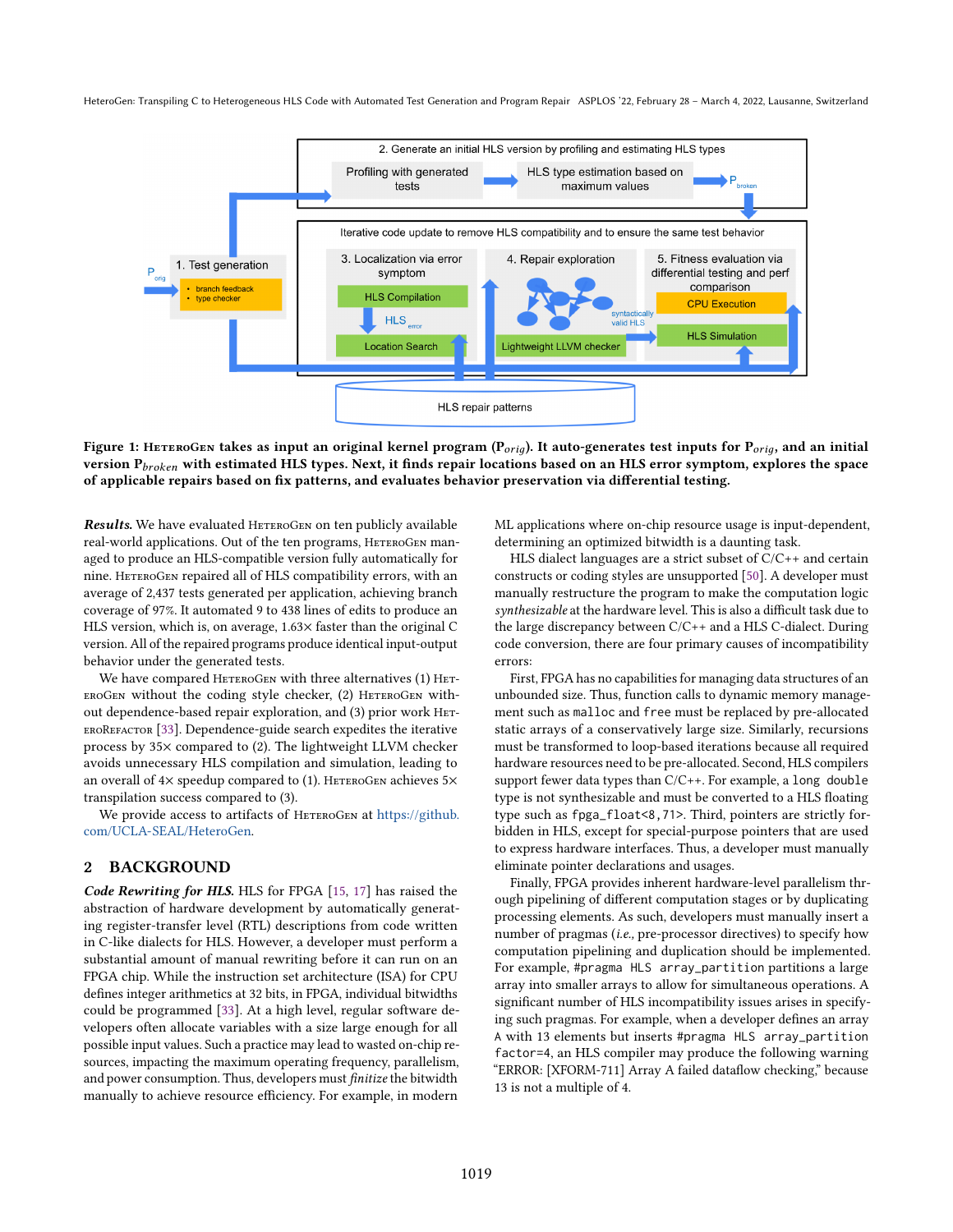#### ASPLOS '22, February 28 – March 4, 2022, Lausanne, Switzerland Qian Chang, Jiyuan Wang, Guoqing Harry Xu, and Miryung Kim

<span id="page-3-0"></span>

Figure 2: Working example of HETEROGEN.

Automated Program Repair. Search-based program repair [\[21,](#page-11-10) [42,](#page-12-11) [57\]](#page-12-7) has shown promises for patch generation and repair. Without loss of generality, the overall procedure of evolutionary program repair [\[57\]](#page-12-7) can be described as follows. Starting from a base program that fails (i.e., does not satisfy a repair success oracle), program repair generates a new program variant in each iteration by applying code edits to a current program variant. Next, the program variants are evaluated using a fitness function. This process is repeated until a program variant that passes all tests is found.

These techniques build on two fundamental assumptions: (1) the program under repair can be quickly compiled and executed (e.g., milliseconds) and (2) test cases (or an alternative oracle) are available to assess the fitness of a repair. Unfortunately, neither of these assumptions holds for heterogeneous applications, because an HLS program takes minutes and hours to compile and test cases are unavailable in most cases.

#### 3 HETEROGEN OVERVIEW AND EXAMPLE

System Architecture. HETEROGEN consists of five components, as shown in Figure [1:](#page-2-0) (1) test input generation, (2) initial HLS version generation, (3) identification of repair locations, (4) repair space exploration, and (5) fitness evaluation. Steps (3) to (5) repeat as a part of iterative repair constrained by a given time limit.

HETEROGEN takes as input an original  $C/C++$  program P\_orig. First, it generates test inputs to maximize branch coverage in P\_orig. Second, it runs P\_orig with test inputs and constructs an initial HLS version P\_broken by estimating the maximum size of HLS data types for individual input variables. Then by compiling P\_broken with a HLS compiler, it finds whether any HLS compatibility error exists. Guided by these error symptoms, it explores applicable edits and terminates the repair process if the variant corrects all HLS compatibility errors, preserves identical test behavior, and yields better performance than the original version.

Working Example. Consider a binary tree program (128 LOC) shown in Figure [2a.](#page-3-0) Suppose Alice would like to synthesize this entire program on FPGA using an HLS compiler. The HLS compiler would report three error messages indicating that the pointer usage for dynamic memory management (lines 2) and the recursion (lines 8-9) are not supported, such as "ERROR: [XFORM 202-876] Synthesizability check failed: recursive functions are not supported." and "ERROR: [SYNCHK 200-61] unsupported memory access on

variable curr which is (or contains) an array with unknown size at compile time."

Without HETEROGEN, Alice would have to manually rewrite code to use static array accesses and iterations instead. Such manual refactoring would take significant efforts (i.e.,an extra of 196 LOC), to produce a working version of 324 LOC. Unfortunately, since no test inputs are available, Alice can only roughly verify the functionality of the rewritten program with handcrafted or random inputs.

HETEROGEN solves this painful problem by automating the code conversion process. Based on the original C program, HETEROGEN first generates 1,800 test inputs of floating point arrays in 50 minutes because the kernel function accepts data of the floating point type as input in line 11 of Figure [2a.](#page-3-0) These inputs achieve full branch coverage. Next, HETEROGEN profiles this program with the generated tests and finds that the maximum value for the local variable ret is 83. HETEROGEN updates its data type to fpga\_uint<7> to create an HLS version to begin with. Without any manual effort from Alice, HETEROGEN uses the HLS error messages that arise during HLS compilation to search for applicable fixes. It then applies, (1) the array replacement edit (highlighted in red) to replace malloc with array-based memory accesses Node\_malloc in line 3 of Figure [2b;](#page-3-0) (2) the pointer removal edit (highlighted in blue) to replace pointers Node  $*$  to array indices Node\_ptr; (3) the stack replacement edit (highlighted in green) to replace recursions with iterations based on stack in line 2 of Figure [2c;](#page-3-0) and (4) the array resizing edit to experiment with different array sizes in line 1 of Figure [2b](#page-3-0) and line 2 of Figure [2c.](#page-3-0) After many iterations of applying other applicable edits, HETEROGEN generates a final version with 464 LOC that does not have errors and outperforms the original C program.

Caveat and Usage Scenario. HETEROGEN takes the kernel functions in a C/C++ application as input and generates their equivalent HLS-C versions. In other words, HETEROGEN does not reinvent the wheel of finding performance bottlenecks and code to be offloaded to HW accelerators and instead assumes that kernel code to be transformed is specified. Many existing tools such as e.g., valgrind [\[55\]](#page-12-12) could identify kernel code by profiling an application.

Porting kernel functions to FPGAs involves error fixing and parallelization, both of which are challenging tasks. HETEROGEN focuses on error fixing; although it can also lead to increased efficiency by applying performance-improving edits. HETEROGEN does not perform auto-parallelization and -tuning that often require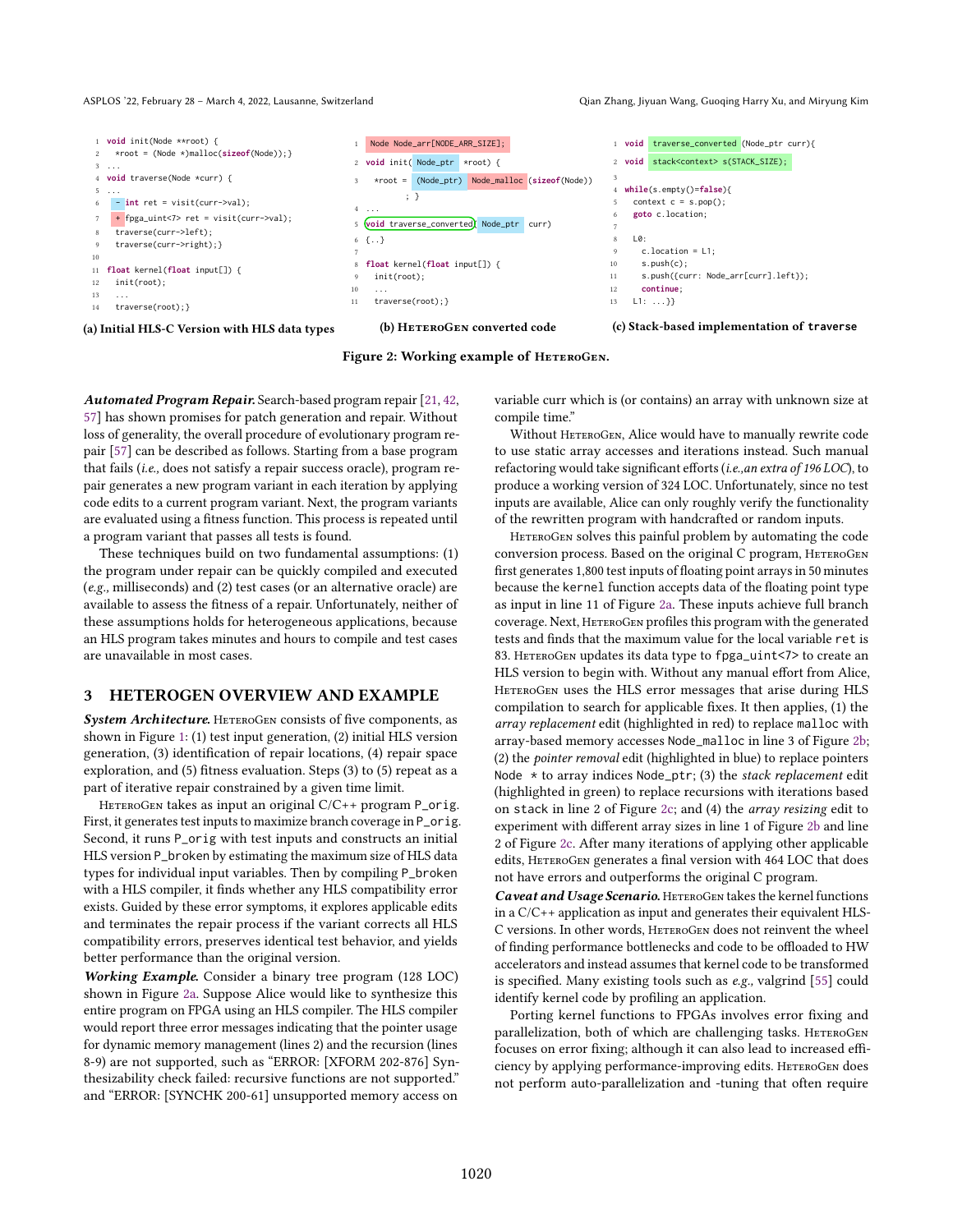<span id="page-4-2"></span>

| <b>Type</b>                   | ID                                                                                                    | <b>Error Symptom</b>                                                                                  | Repair                                                                             |  |  |
|-------------------------------|-------------------------------------------------------------------------------------------------------|-------------------------------------------------------------------------------------------------------|------------------------------------------------------------------------------------|--|--|
| Dynamic Data Structures       | 729976 [1]                                                                                            | Allocating an array with unknown size leads to<br>"ERROR: Dynamic memory allocation is not supported" | Specify the array size                                                             |  |  |
| <b>Unsupported Data Types</b> | 752508 [2]                                                                                            | The long double variable leads to<br>"ERROR: Call of overloaded 'pow()' is ambiguous"                 | Type transformation, followed by explicit<br>type casting and operator overloading |  |  |
| Dataflow Optimization         | Inserting dataflow pragma leads to "ERROR:<br>595161 [3]<br>Argument 'data' failed dataflow checking" |                                                                                                       | Pragma exploration                                                                 |  |  |
| Loop Parallelization          | Inserting dataflow pragma and unroll pragma<br>721719 [4]<br>fails the pre-synthesis                  |                                                                                                       | Pragma exploration                                                                 |  |  |
| Struct and Union              | 1117215 [5]                                                                                           | Struct leads to "ERROR: Argument 'this' has an<br>unsynthesizable struct type"                        | Insert an explict constructor and<br>make the connecting stream static             |  |  |
| Top Function                  | $810885$ [6]                                                                                          | Incorrect configuration leads to "ERROR: Cannot<br>find the top function in the design"               | Configuration Exploration                                                          |  |  |

#### Table 1: Example HLS compatibility errors.



<span id="page-4-1"></span>

Figure 3: HLS compatibility error types in Xilinx forum.

<span id="page-4-0"></span>algorithmic redesign with intimate knowledge of hardware. In realworld development, we envision developers can use HETEROGEN in a "change-and-fix" loop where in each iteration they can apply algorithmic and/or hardware-specific changes first to produce a "draft" and then use HETEROGEN to generate a compatible and more performant version from that draft.

### <span id="page-4-3"></span>4 TEST GENERATION

Our goal is to find an HLS-C program that is able to pass HLS compilation and that yields equivalent behavior between CPU and FPGA. In practice, programmers perform HLS differential testing between CPU and FPGA using handcrafted or random inputs. Existing test generation techniques, such as AFL [\[7\]](#page-11-7), are not directly applicable to heterogeneous applications for two reasons: (1) it targets the end-to-end application as opposed to the kernel code only, while the goal of HLS differential testing is to compare input-output behavior of the kernel under CPU vs. FPGA; (2) the input mutation strategy used in existing techniques does not consider HLS data type compatibility; as such, when the newly generated kernel inputs are not compatible with HLS-data types, most inputs would fail at the kernel entry point without exercising any kernel logic further.

Algorithm [1](#page-4-0) outlines HETEROGEN's input generation strategy. It starts the test generation process with an original program that consists of both host and kernel code as well as an initial set of inputs that are randomly generated. Function getKernelSeed captures the actual value states at the entry of the kernel function, e.g., actual values passed to the kernel function. Such intermediate state is then used as the seed input for kernel input generation. The insight behind extracting a seed rather than handcrafting a random seed is that such intermediate states are ensured to be valid, leading to improved fuzzing efficiency. Next, HETEROGEN analyzes the argument types used in the kernel function, and inserts additional type checkers in the fuzzing loop, as shown in line 5 and line 8. In other words, HETEROGEN generates hard-to-reach corner case inputs with valid HLS data types. HETEROGEN then executes the program with every newly generated input in line 10. During this execution, HETEROGEN collects feedback which indicates code coverage information. If an execution results in new code coverage (i.e.,NewCov), then the corresponding input is added to the input queue for further fuzzing in line 11.

Initial HLS-C Version Generation. HETEROGEN generates the initial HLS version for a C/C++ application by estimating the HLS data types in the kernel code. Similar to [\[33\]](#page-11-8), HETEROGEN profiles the kernel code to keep track of the maximum values for intermediate variables with the generated tests. For example in Figure [2a,](#page-3-0) a programmer uses a 32-bit integer for the variable ret by default in line 6, which is a higher bitwidth than what is actually necessary. Het-EROGEN finds that it has a max value of 83-it then only needs 7 bits instead of 32 bits. It parses the program's AST, identifies the variable declaration node for ret, and then modifies the corresponding type as shown in line 7 in Figure [2a.](#page-3-0)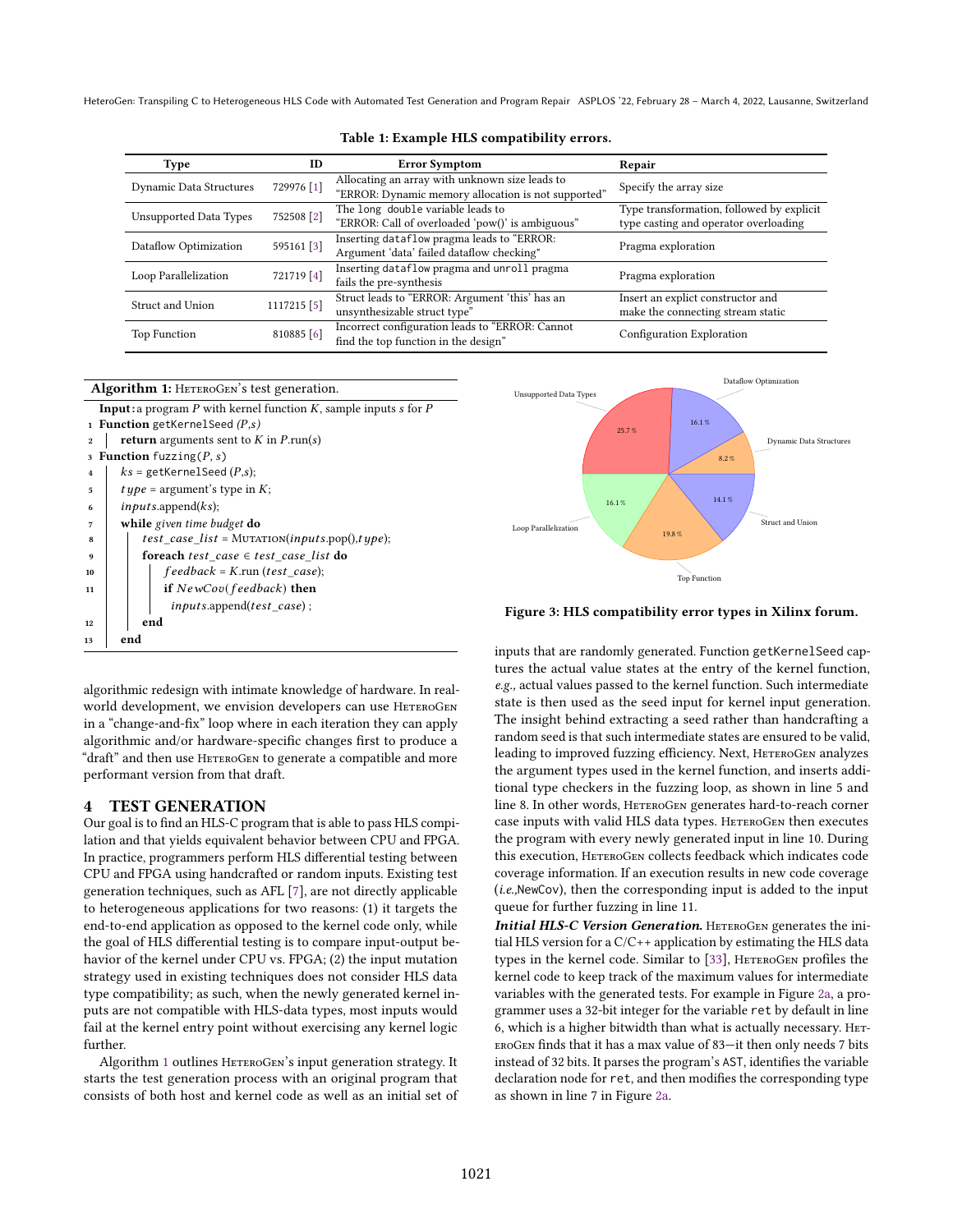<span id="page-5-1"></span>

**int** top(**int** in) { 2 **long double** in\_ld = in; 3 in\_ld = in\_ld+1; 4 **return** in\_ld; 5 } (a) Original Code int top(int in) { 2 - **long double** in\_ld = in;  $+$  fpga\_float<8,71> in\_ld = in  $-$  in\_ld = in\_ld+1;  $+$  in\_ld = sum\_80(in\_ld  $\frac{1}{\text{this::to<} \text{fpga\_float<} 8,71}$ thls::convert\_policy(0xF)> **float**(1)); in\_ld;} (b) Repaired Code

Figure 4: Example repair for unsupported data type.

# 5 AUTO-REPAIRING COMPATIBILITY ERRORS

After generating the initial version with estimated HLS types, HeteroGen automatically evolves the program to succeed HLS compilation while finding the code variant with best performance among all applicable edits. In particular, inspired by automated repair, we develop novel techniques specifically to address the need of semantics preservation and performance optimization in HLS where a naïve "trial-and-error" approach is prohibitively expensive. For this, we design fix patterns that are specific to common error types found in our study of real-world HLS compatibility errors. We expedite the search space exploration by both reducing the repair attempts using dependence-based search and reducing the HLS compilation time for each repair using coding style checks.

#### <span id="page-5-0"></span>5.1 A Study of HLS Compatibility Errors

To understand real-world HLS compatibility errors, we collected 1,000 posts from Xilinx's HLS Q&A forum using a keyword-based search with the search term "high level synthesis error" and "C synthesis error." We carefully examined the accepted answers and associated comments to understand the root causes of underlying HLS incompatibilities and summarize their repair solutions. We then distilled and grouped these root causes into six categories, each reflecting an underlying HLS incompatibility issue: dynamic data structures, unsupported data types, dataflow optimization, loop parallelization, struct and union, and top functions-i.e., each hardware design has a top function specifying its module entry point and inserted pragmas specify the module's configuration interface.

The pie chart in Figure [3](#page-4-1) illustrates the proportion of these six error types. The most frequent source of HLS incompatibility is unsupported data types, which accounts for a quarter of total cases. Such errors occur when eliminating pointers or when adding support for custom HLS data types. Configuration-related top function errors, dataflow optimization, and loop parallelization are other major sources of HLS incompatibility, as it requires deep hardware platform knowledge to specify appropriate pragmas. 14% of HLS incompatibilties are caused by the use of struct and union. Last but not least, dynamic data structures contribute to 8%, due to the use of malloc, free and recursive functions.

Table [1](#page-4-2) summarizes each HLS incompatibility type, a representative example post ID, its error symptom, and corresponding repair edits. Examples for each type are shown below.

• Dynamic Data Structures: Post No. 729976 [\[1\]](#page-11-11) shows an example where a developer attempts to allocate an array MY\_DATA line\_buf\_a[WIDTH][cols] where the value of cols is unknown at compile time. Thus, HLS does not know the exact

ASPLOS '22, February 28 – March 4, 2022, Lausanne, Switzerland Qian Chang, Jiyuan Wang, Guoqing Harry Xu, and Miryung Kim

<span id="page-5-2"></span>

(a) Original Code

#### Figure 5: Example repair for unsynthesizable struct.

amount of hardware resources to allocate, leading to a failed synthesis with two errors "ERROR [SYNCHK-31] dynamic memory allocation/deallocation is not supported" and "ER-ROR [SYNCHK-61] unsupported memory access on variable line\_buf\_a.ž To correct these errors, the array size must be declared as a constant after experimentation with different array sizes. Performance implication: fixing these errors reduces communication frequency between CPU and FPGA.

- Unsupported Data Types: Post No. 752508 [\[2\]](#page-11-12) presents an example of unsupported data type long double. Initially, a trigonometric function is declared with long double variables, leading to arithmetic operator overloading errors. Figure [4](#page-5-1) demonstrates code repairs to fix such errors. Lines 2-3 in Figure [4b](#page-5-1) replace a long double type to a float type with a custom bitwidth fpga\_float<8,71>. Line 6 explicitly performs this type casting by changing a 32-bit integer to this float type, because implicit type casting is not well supported in HLS. Line 5 manually overloads a corresponding custom arithmetic operation for this type. Performance implication: customizing data types reduces resource consumption, which directly impacts the parallelism level and operating frequency.
- Dataflow Optimization: HLS developers may insert #pragma HLS dataflow to enable task-level pipelining, allowing overlap and simultaneous execution of involved tasks. In Post No. 595161 [\[3\]](#page-11-13), a sub-function my\_func(char data[128]) is called twice in top\_function, inducing "ERROR: Array 'data.0' failed dataflow checking," because the same input data is passed to two simultaneous my\_func invocations. Such dataflow optimization errors could be fixed by segmenting the original input data into multiple small arrays of different sizes to enable simultaneous, independent computation. Performance implication: segmenting data creates finer-grained tasks, leading to increased degree of parallelism.
- Loop Parallelization: Similar to dataflow optimization, loopoptimization specific pragmas can induce HLS errors. In post No.721719 [\[4\]](#page-11-14), "ERROR [HLS-70] Pre-synthesis failed" occurs after inserting an unroll pragma in the loop body. However, this error occurs only with an unrolling factor of 50 or more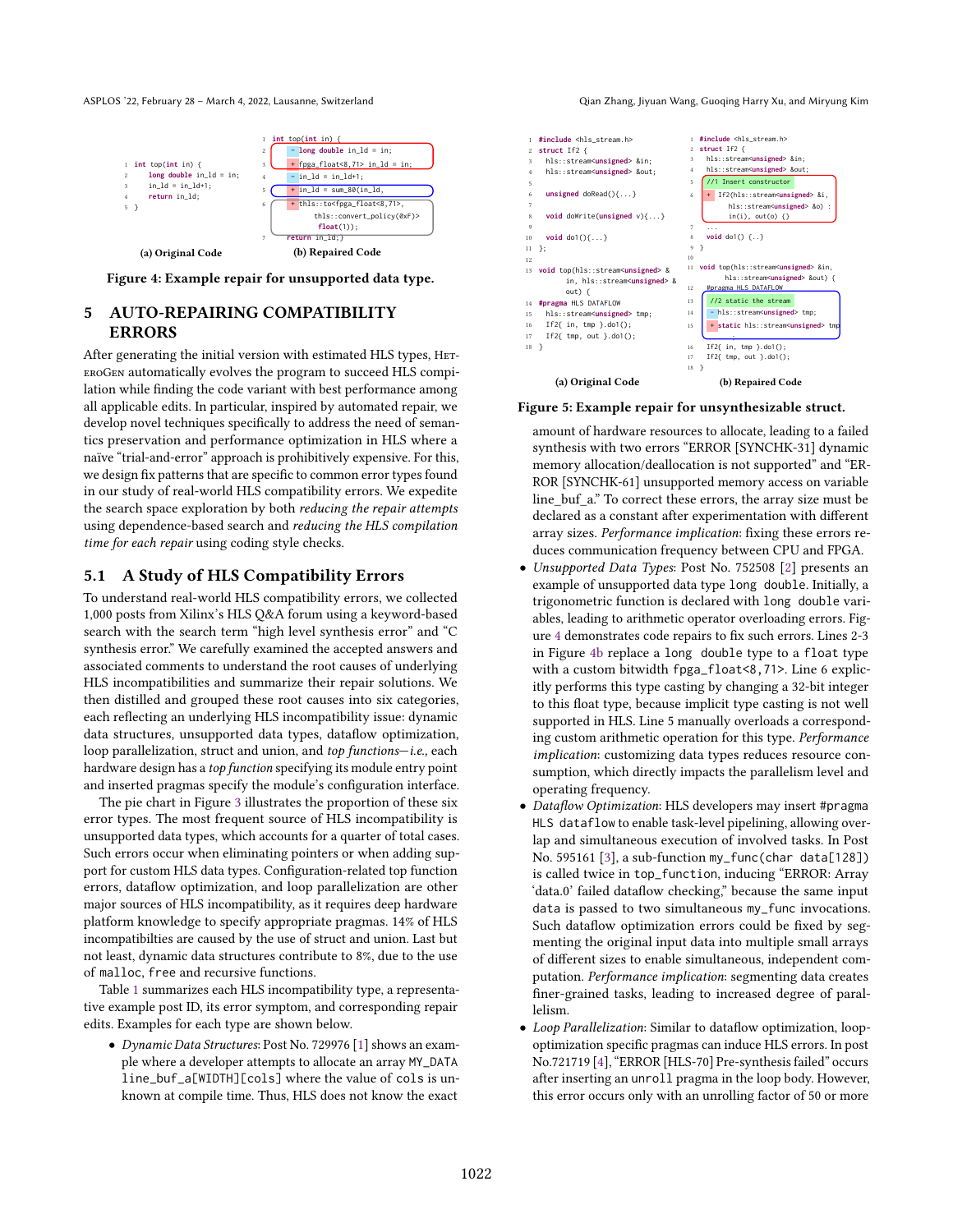<span id="page-6-1"></span>

| array_static(\$a1:arr,\$i1:int),insert(\$a1:arr,\$d1:dyn),resize(\$a1:arr),stack_trans(\$d1:dyn),etc. |  |
|-------------------------------------------------------------------------------------------------------|--|
| pointer(\$v1:ptr), type_trans(\$v1:var), array_static(\$a1:arr), type_casting(\$v1:var), etc.         |  |
| delete(\$p1:pragma,\$f1:func),move(\$p1:pragma,\$f1:func),insert(\$p1:pragma,\$f1:func),etc.          |  |
| index_static(\$11:loop),mem_reset(\$11:loop),init(\$11:loop),explore(\$p1:pragma,\$11:loop),etc.      |  |
| constructor(\$s1:struct), flatten(\$s1:struct), stream_static(\$f1:stream,\$s1:struct),               |  |
| inst_static(\$s1:struct,\$v1:name), pointer(\$s1:struct), etc.                                        |  |
| delete(\$p1:pragma,\$f1:func),move(\$p1:pragma,\$f1:func),insert(\$p1:pragma,\$f1:func),etc.          |  |
|                                                                                                       |  |

Table 2: Parameterized edits for each error type.

<span id="page-6-0"></span>static bool is\_recursion(FunctionDeclaration \*func){ 2 **auto** ref = isFunctionRefExp(i); auto ref\_func = ref->getAssociatedFunctionDeclaration(); 4 **auto** def\_ref\_func = ref\_func->get\_definingDeclaration();  $if(det\_ref\_func == func)$ 

6 **return true**;}

#### Figure 6: Repair location for recursion.

because of two interacting pragmas: a pre-existing dataflow pragma and the unroll pragma with factor 50. This error could be removed by setting up an explicit total number of iterations performed by a loop, making all indexed items static, and exploring combinations of pragma dataflow with a different tripcount. Performance implication: unrolling a loop appropriately leads to parallelization and performance improvement.

- Struct and Union: To use structs and unions in HLS, a developer must declare supporting hardware level implementations accordingly. Post No. 1117215 [\[5\]](#page-11-15) demonstrates an error caused by unsynthesizable structs shown in Figure [5.](#page-5-2) Using two struct instances in lines 16-17 in Figure [5a](#page-5-2) is not supported in HLS, because there are no corresponding constructor and data transfer implementations at the hardware level. To fix this error, a developer must declare an explicit constructor in line 6 in Figure [5b](#page-5-2) and an associated static streaming function tmp in line 15 in Figure [5b.](#page-5-2) Performance implication: supporting structs and unions also reduces fallback and communication.
- Top Function.: A top function is a module entry point (i.e., a hardware interface), and an error may occur when its configuration such as a clock frequency or a device name is incorrect, has an incorrect data path, or misspells a top function name, e.g., Post No. 810885 [\[6\]](#page-11-16).

Key Takeaway. Common fix patterns extracted from user posts can provide clear guidance in the search process so that each iteration can focus on meaningful edits rather than trying out random edits most of which are guaranteed not to work. In fact, all but one programs in our experiments were successfully fixed with these patterns guiding the search process. Five of these six patterns can also improve performance. As a result, most of our edits can lead to more efficient programs as well. How to parameterize these patterns and encode their dependences will be discussed in the following sections.

#### 5.2 Repair Localization

Spectrum-based fault localization is a commonly used technique in locating where to apply repairs [\[29,](#page-11-5) [35,](#page-11-17) [57\]](#page-12-7). HETEROGEN designs

an HLS-specific repair localization method based on HLS compiler error messages. The key insight here is that HLS compiler error messages often provide a crucial hint on which language constructs must be modified to make it HLS compatible. For example, based on an error message "ERROR: [XFORM 202-876] Synthesizability check failed: recursive functions are not supported," we can locate a recursive function whose invocation target name is the same with its defining declaration (line 5 in Figure [6\)](#page-6-0). HeteroGen is equipped with an error-type specific localization. Currently, HETEROGEN classifies each HLS error message to one of the six types described in §5.1 by extracting keywords such as "recursion," "dataflow," or "struct," etc. Then it finds potential repair locations for each error type. In HETEROGEN, this repair localization module is designed for extensibility-for a new HLS error type, a user can add a new corresponding repair localization module.

#### 5.3 Repair Exploration

Given a heterogeneous application, the HLS compilation process involves a series of operations: scheduling, resource allocation, binding, and mapping, etc. This process, together with the simulation, can take several minutes to hours, depending on kernel logic complexity. Such high latency makes HLS not suitable for traditional evolutionary repair where, after each repair attempt, a compiler is invoked and the compiled program is executed with given inputs. Below we describe how HETEROGEN reduces automated repair time. HLS Coding Style Validity. HLS has a phased, top-down compilation and execution flow. Our observation is that we can always safely terminate the compilation for a program that does not adhere to HLS coding styles. Such style checking can be performed without setting up a time-consuming HLS environment. Thus HETEROGEN leverages a lightweight LLVM frontend specifically for HLS coding style checks before invoking the full HLS compilation process. For example, when inserting an HLS array\_partition pragma to enable parallel operations on arrays, HETEROGEN invokes this checker to ensure this pragma is inserted within the boundaries of the function, where the array variable is defined. Although such LLVM-based checking has non-zero cost, this time is negligible compared to invoking the full HLS compilation process with hardware resource allocation, scheduling, binding, and technology mapping. Dependence-based Repair Exploration. In prior work, automated program repair leveraged fix patterns extracted from correct reference code [\[66\]](#page-12-13), bug fix histories [\[31,](#page-11-6) [39\]](#page-12-14), or human-written patches [\[29\]](#page-11-5) and used such patterns to explore the space of repair candidates. In the HLS domain, there is a unique opportunity to draw hints on where to apply repairs based on HLS compiler error messages. For each error message, HETEROGEN maps the message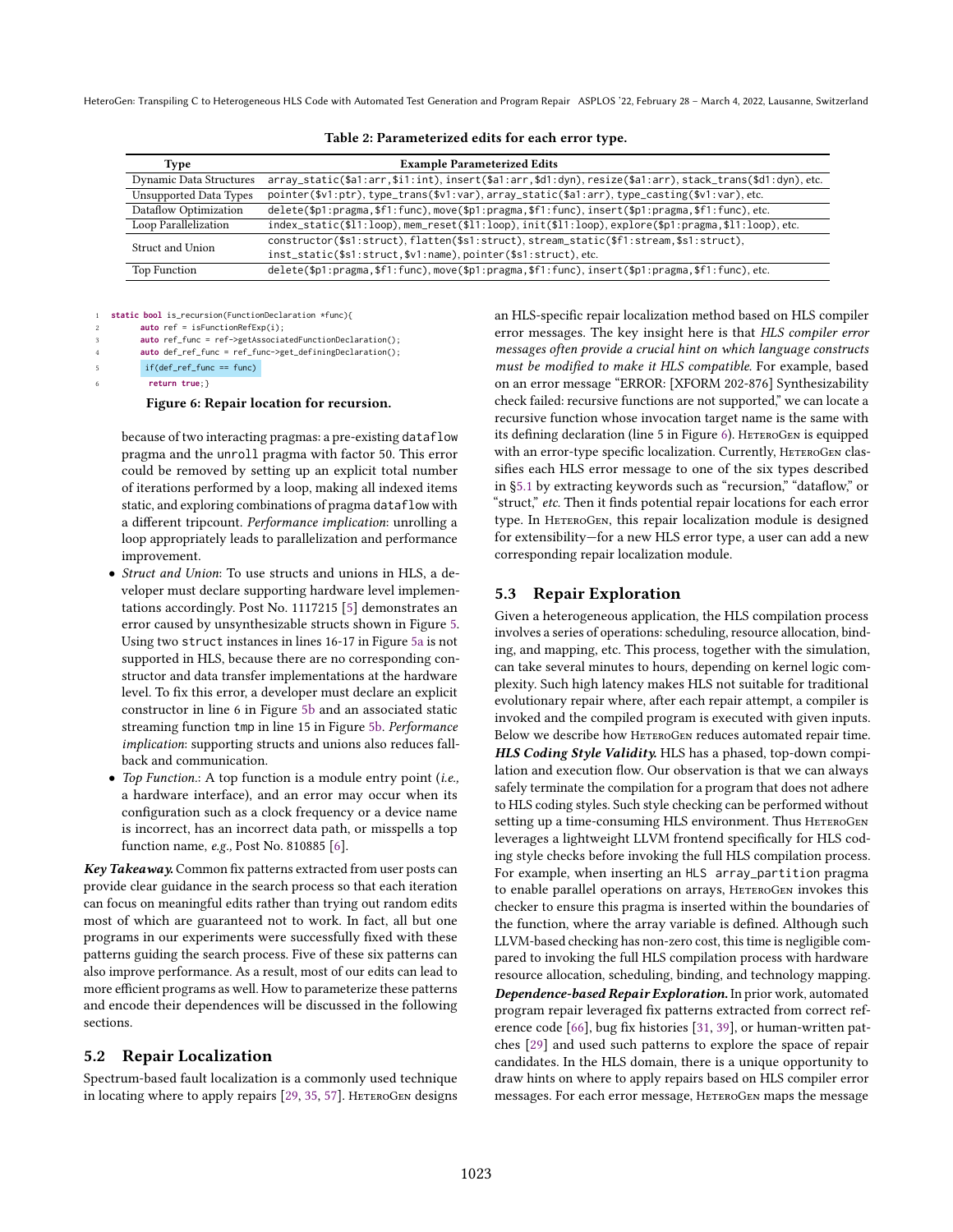#### ASPLOS '22, February 28 – March 4, 2022, Lausanne, Switzerland Qian Chang, Jiyuan Wang, Guoqing Harry Xu, and Miryung Kim

<span id="page-7-0"></span>

Figure 7: Dependence Structure of Parameterized Edits. Red marks additions, and gray marks deletions.

to an error type, corresponding fix patterns, and the dependence relations among constituent repair edits, as shown in Table [2.](#page-6-1)

HETEROGEN encodes the repair operations as parameterized edits whose variable, function, and type names could be concretized to a given context. For example, the HLS error on struct and union, the following edits may be needed:

- constructor(\$s1:struct): insert a constructor of \$s1 if not existed;
- flatten(\$s1:struct): flatten \$s1 with its standalone variables and methods;
- stream\_static(\$f1:stream, \$s1:struct): make a static data transfer streaming function \$f1 for struct \$s1 instances, if exists;
- inst\_static(\$s1:struct, \$v1:string): make a static instance of struct \$s1 with an assigned name \$v1;
- pointer(\$s1:struct): rewrite pointers in struct \$s1.

Since a single error could be fixed in multiple ways, we define a set of constituent edits and describe dependence relations of those edits. For example, for the Struct and Union error type, ten constituent edits could be defined, as shown in Figure [7.](#page-7-0) Figure [7a](#page-7-0) shows the code differences before and after parameterized edits ➊➌ in which we insert an explicit constructor in the struct If2 followed by making the connection stream tmp static. Alternative parameterized edits <sup>@</sup>@ are shown in Figure [7b](#page-7-0) in which we flatten the struct If2 with standalone methods and update all the associated instances.

We summarize the dependence relations among parameterized edits for this error type in Figure [7c.](#page-7-0) Evolutionary algorithms can use this type-specific dependence structure to enumerate the space of applicable repairs, for example {0,  $\Theta$ ,  $\Theta$ ,  $\Theta$ ,  $\Theta$ ,  $\Theta$ ,  $\Theta$ , ➋➍➑,. . . }. During this search process, HeteroGen records the simulation time for different repair candidates, and finds the variant with the best performance within the search space. If errors of other types arise in a variant, HETEROGEN adds this variant to the queue and repeats the dependence-based search until any repair candidate behaves identically with the original program.

Similarly, to fix a dynamic memory allocation error, developers may need an array\_static(\$a1:arr, \$i1:int) edit to declare an array with size i1, and such edit naturally requires a subsequent resize(\$a1:arr) edit to experiment with different array sizes for \$a1. However, these two edits cannot work in a reverse order. HeteroGen extracts edits for removing dynamic memory allocations, pointers, and recursions based on [\[33\]](#page-11-8) and leverages dependence relations among constituent repair edits to accelerate enumeration of applicable repairs.

Behavior Preservation via Differential Testing. Using a set of tests generated from  $\S 4$ , HETEROGEN executes the original  $C/C++$ application on CPU. Then it compares the outcome against the simulation outcome of a heterogeneous variant being constructed. HETEROGEN computes the ratio of tests that have identical behavior, and compares the simulation latency of the generated tests between CPU and FPGA. In other words, HETEROGEN considers both semantics preservation and performance improvement as a code generation goal.

### 6 EVALUATION

We evaluate following research questions:

- RQ1 How often can HETEROGEN produce a heterogeneous application that can guarantee the same behavior with better performance?
- RQ2 How efficient and effective is HETEROGEN's test input generation for aiding HLS compilation?
- RQ3 How efficient is HETEROGEN's evolutionary repair?
- RQ4 How does HETEROGEN's auto-generated version compare to the manual developer version and prior work of HETEROREFAC-TOR [\[33\]](#page-11-8) in terms of performance and code size?

**Benchmarks.** We evaluated HETEROGEN with ten  $C/C++$  applications with FPGA as accelerators, listed in Table [3.](#page-8-0) They include eight microbenchmarks (P1-P8 ) from prior work [\[33\]](#page-11-8) or gathered from Xilinx forum, and two real-world applications (P9-P10) from the Rosetta benchmark [\[67\]](#page-12-15). All of these programs were taken from publicly available sources, and their issues represent real-world programming challenges.

These programs may look small to researchers of pure-software systems, but they are larger than other benchmarks on specialized hardware accelerator synthesis. Our evaluation subjects have up to 465LOC, compared to 200LOC for MachSuite[\[49\]](#page-12-16) and 100LOC for Intel's t2sp [\[22\]](#page-11-18). The complexity of HeteroGen's transpilation depends on types of HLS compatibility errors, not the code size of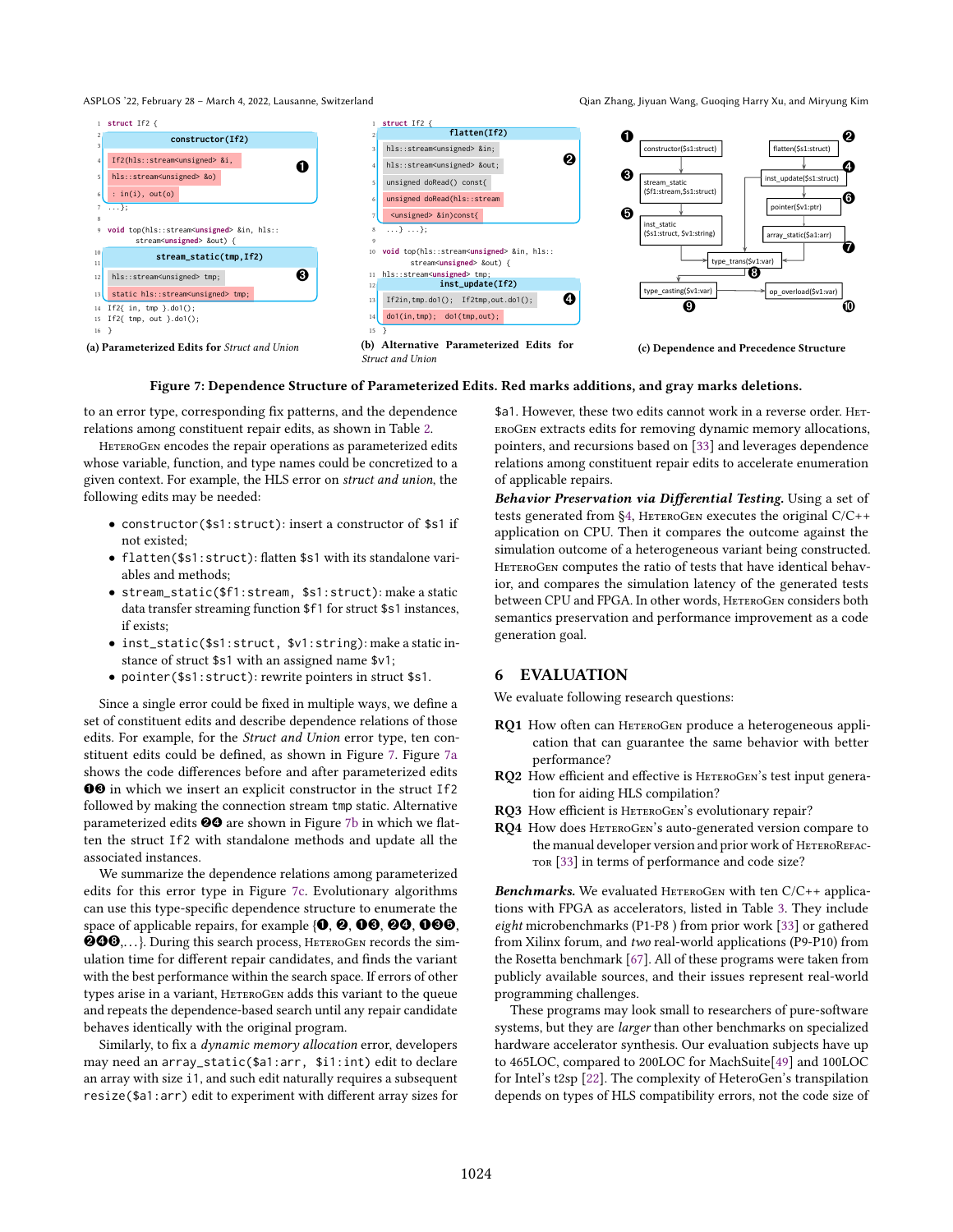<span id="page-8-2"></span>1 **void** t  $\,$  2  $\,$   $\,$  { 3 trave

5 }

(a) Recursive program

Table 3: Subjects and overall results.

<span id="page-8-0"></span>

| ID              | Subject                | <b>HIS</b><br>Compatibility | Improved<br>Performance? |
|-----------------|------------------------|-----------------------------|--------------------------|
| P <sub>1</sub>  | signal transmission    |                             | $\times$                 |
| P <sub>2</sub>  | arithmetic computation |                             |                          |
| P <sub>3</sub>  | merge sort             |                             |                          |
| P4              | image processing       |                             |                          |
| P <sub>5</sub>  | graph traversal        |                             |                          |
| P6              | matrix multiplication  |                             |                          |
| P7              | bubble sort            |                             |                          |
| P8              | linked list            |                             |                          |
| P9              | face detection         |                             |                          |
| P <sub>10</sub> | digit recognition      |                             |                          |

the original program. A bigger program could be handled as long as the compatibility error is one of the six supported types.

Experimental Environment. All experiments were conducted on a machine with Intel(R) Core(TM) i7-8750H 2.20GHz CPU and 16 GB of RAM running Ubuntu 18.04. The test generation was built on AFL version 2.52b [\[7\]](#page-11-7). The code transformation was implemented based on LLVM version 8.0.0 [\[37\]](#page-11-19). The converted programs were targeted at a Xilinx Virtex UltraScale+ XCVU9P FPGA on a VCU1525 Reconfigurable Acceleration Platform. Latency was reported by the FPGA simulator.

### 6.1 Program Conversion Effectiveness

We assess HETEROGEN's efficacy by inspecting if the produced HLS-C program achieves both HLS compatibility and better performance. We empirically set three hours as the terminating time limit. As shown in Table [3,](#page-8-0) HETEROGEN has successfully fixed all HLS compatibility errors in all programs, and nine of them outperform the original programs. Because HETEROGEN's fix patterns are drawn from real-world HLS compatibility fixes, by construction, it produces HLS-compatible code, although some fixes may not improve performance. When multiple repair candidates are applicable to fix the original program, HETEROGEN produces the most efficient version. After a careful investigation on P2-P10, we conclude that HETEROGEN realizes performance benefits primarily through exploring loop- and array-related pragmas to enable parallelization. For P1, however, the program transforms 3-dimensional RGB signals to YUV signals via basic arithmetics without any loops or arrays. As such, HETEROGEN could not perform any performance-improving edits.

# 6.2 Test Generation

We run test generation for each subject with a random seed and manually terminate the fuzzing process until AFL's process timing indicator shows that 30 minutes have passed since exercising the last new path. In other words, we generate new tests until branch coverage is no longer increasing significantly despite new input generation. We repeat the process three times and report the average numbers of generated tests, execution time, and corresponding branch coverage in Table [4](#page-8-1) (HETEROGEN in column HG). In summary, the generated 2,437 (average) tests cover 97% branches in our subjects. This is a significant improvement because not all subjects come with tests and pre-existing tests reach only 36% branch coverage.

Table 4: Generated tests.

<span id="page-8-1"></span>

4 **while** (!s.empty()){...} }

#### (b) Stack-based repair

Figure 8: Red marks the repair with the generated tests, while blue marks the repair with pre-existing tests only.

For the programs that come with existing test cases, we run HETEROGEN with both existing tests and generated tests. For P3 [\[33\]](#page-11-8), HETEROGEN transforms the recursive traversal in lines 2-3 of Figure [8a](#page-8-2) to a stack-based implementation. With pre-existing tests, HETEROGEN initially sets the stack size as 1024; however, after generating more tests, 44% of the tests produce outcomes different from CPU. Finally, after experimentation with a different stack size and setting it to 2048, all tests produce identical results between CPU and FPGA. This demonstrates the absolute requisite of incorporating automated test generation in converting C programs to HLS-C variants to ensure behavior preservation.

# 6.3 Speedup for Repair Process

HETEROGEN leverages a two-fold approach to expedite the repair process: dependency-based exploration to reduce the number of repair attempts and coding style check to reduce latency. We conduct an ablation study to evaluate the benefit of each optimization in isolation. For this, we create two alternative versions as baselines:

- WithoutChecker is a downgraded version of HeteroGen that invokes the full HLS compilation process in each repair attempt without using an LLVM-based HLS style checker.
- WITHOUTDEPENDENCE is a downgraded version of HETEROGEN that chooses any candidate edit in a random order. This version still invokes an LLVM-based HLS style checker.

To assess speedup enabled by dependence-based exploration, Figure [9](#page-9-0) shows the wall-clock time of the same repair tasks for HeteroGen and WithoutDependence. HeteroGen is up to 35X faster than WITHOUTDEPENDENCE. Multiple coordinated edits are necessary for repairing HLS compatibility errors. HETEROGEN takes the advantage of dependence relations to accelerate enumeration of applicable repairs, while WithoutDependence applies random edits in each iteration, leading to a much larger search space. For example, the naïve probability of selecting  $\Theta$ , given that  $\Theta$  is already selected, in Figure [7c](#page-7-0) is  $10\%$  (=  $1/10$ ) in WITHOUTDEPENDENCE. In this case, HETEROGEN applies <sup>O</sup> after <sup>O</sup> based on dependence.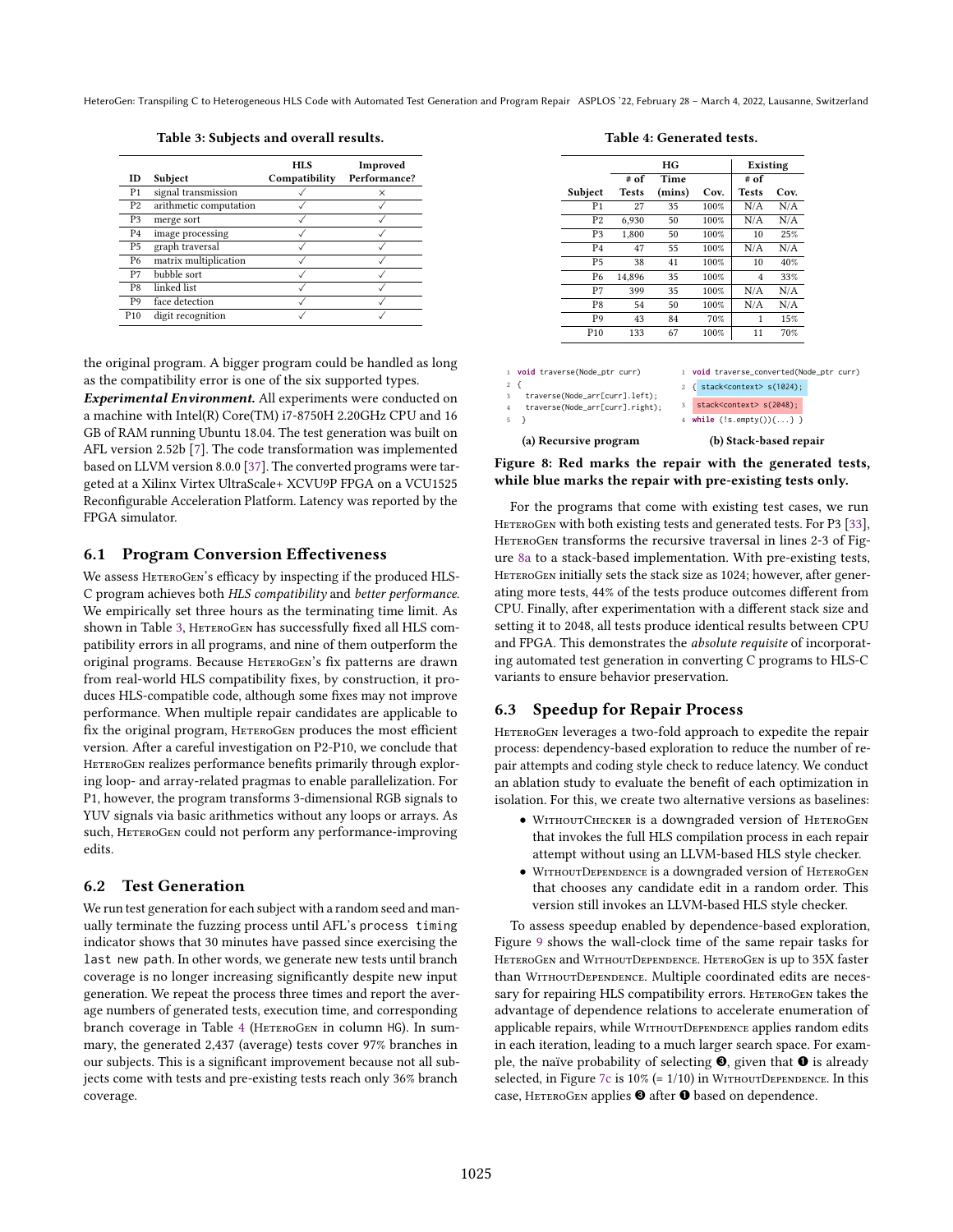<span id="page-9-0"></span>

Figure 9: Time and HLS invocations. WITHOUTDEPENDENCE fails to achieve HLS compatibility within 12 hours for P9.

To assess speedup enabled by LLVM-based HLS coding style checks, we compare HETEROGEN with a downgraded version WITHoutChecker that invokes the full HLS compilation for each repair attempt. We report the number of HLS tool chain invocations. In Figure [9,](#page-9-0) the black bars show the percentages of invoked HLS processes in all repair attempts for each subject. In P3, HETEROGEN can obviate the need of invoking the full HLS tool chain by 75%, which results in a 4× speedup. HETEROGEN achieves such a speedup by checking HLS-coding styles first, and invokes the subsequent HLS process (e.g., hardware resource allocation, scheduling, technology mapping and binding, etc.) only if the candidate repair conforms to HLS coding styles. This early termination saves time but does not sacrifice HETEROGEN's repair capability, because most HLS compatibility errors could reliably be reported in the beginning phase of hardware synthesis.

# 6.4 Comparison with Human Generated Programs and HETEROREFACTOR

Table [5](#page-9-1) reports the comparison between HETEROGEN (HG) and prior work HETEROREFACTOR [\[33\]](#page-11-8) (HR). The human-generated versions are either from the accepted answers of online posts, or are shipped with the Rosetta benchmark  $[67]$ . For HETEROREFACTOR, we ran its publicly available version on the same subject programs.

Code Edit. We measure the size of code edits by calculating the number of added lines with respect to the total lines of code in the original program.

First, we note that both HETEROGEN's generated HLS programs and human-generated HLS programs produce identical test behavior between CPU and FPGA for all subject programs. As an example, if we manually port program P9 to FPGA HLS, 3272 line edits are required. Such edits utilize a trace-based memory banking technique to pipeline memory access patterns in the Viola-Jones algorithm. In contrast, HETEROGEN applies 144 line edits to produce an HLS version. On average, HETEROGEN automates 143 line edits, reducing HLS programming effort.

<span id="page-9-1"></span>Table 5: Comparison against manual edits and HETEROREFAC-TOR  $[33]$ .

|                 | Origin | ALOC.  |           |     | Runtime (ms) |        |      |      |
|-----------------|--------|--------|-----------|-----|--------------|--------|------|------|
| ID              | LOC    | Manual | <b>HR</b> | HG  | Origin       | Manual | HR   | HG   |
| P <sub>1</sub>  | 15     | 78     | Х         | 69  | 0.21         | 0.11   | х    | 0.35 |
| P <sub>2</sub>  | 24     | 8      | Х         | 9   | 0.96         | 0.45   | х    | 0.53 |
| P <sub>3</sub>  | 121    | 276    | 342       | 356 | 1.46         | 1.09   | 1.19 | 1.13 |
| P <sub>4</sub>  | 285    | 136    | x         | 32  | 8.4          | 2.01   | Х    | 3.28 |
| P <sub>5</sub>  | 85     | 144    | Х         | 438 | 1.68         | 0.91   | Х    | 1.17 |
| P <sub>6</sub>  | 19     | 25     | Х         | 16  | 1.13         | 0.35   | Х    | 0.89 |
| P7              | 50     | 45     | Х         | 25  | 3.6          | 2.31   | х    | 2.59 |
| P8              | 131    | 156    | Х         | 298 | 3.46         | 1.28   | 3.46 | 1.79 |
| P <sub>9</sub>  | 465    | 3272   | Х         | 144 | 101          | 33     | х    | 47   |
| P <sub>10</sub> | 117    | 61     | X         | 35  | 24.3         | 10.5   | Х    | 13.6 |

Second, when comparing HETEROGEN against prior work HETeroRefactor [\[33\]](#page-11-8), we find that HeteroRefactor works only for P3 and P8 out of 10 programs $-20\%$  vs. 100% transpilation success for HETEROREFACTOR and HETEROGEN respectively. In fact, HETEROREFAC-TOR 's scope is limited to dynamic data structures, while HETEROGEN 's scope includes additional dataflow, loop parallelization, struct and union, unsupported data types, and top functions. Therefore, by definition, HETEROGEN has a superior capability in transpiling C to HLS-C than HETEROREFACTOR.

Performance. We assess the performance improvement by comparing the runtime of (1) the converted program on FPGA; and (2) the original kernel code on CPU. The execution latency is reported by the HLS simulator. On average, HETEROGEN's converted versions and the manually crafted versions are 1.63× and 2.43× faster than the original CPU versions, respectively. For P3 and P8, HETEROREFACTOR 's generated code is 1.53× slower than HETERO-GEN 's output, because HETEROGEN can perform additional types of transformations to improve performance.

HETEROGEN does not primarily target performance gains. HETeroGen is implemented in an extensible manner such that it is easy to include new transformation patterns. For example, matrix partitioning [\[14\]](#page-11-4) transformation could be added to improve performance. HETEROGEN provides an infrastructure for code conversion automation, opening up massive opportunities for incorporating such (current and future) patterns.

#### 6.5 Limitations

We discuss the limitations of current HETEROGEN as follows.

Restricted Platform. HETEROGEN is designed for heterogeneous computing with FPGA only. The integrated repair edits are extracted based on Vivado HLS errors and their corresponding corrections. The key idea of HETEROGEN could generalize to other FPGA-based platforms by updating the current set of repair edits. Over-Estimated Bitwidth. The generated test inputs reflect the value range for each type. Consequently, when finitizing resources, HETEROGEN often overestimates the stack size, array size, and bitwidths based on the declared types in the original C program. Such type-based over-estimation could lead to resource waste in the transformed program.

Insufficient Performance-Improving Edits. HETEROGEN focuses on legacy code rewriting for HLS compatibility errors. Thus, code transformations for algorithmic redesigns or auto-parallelism to enhance performance are left as future work.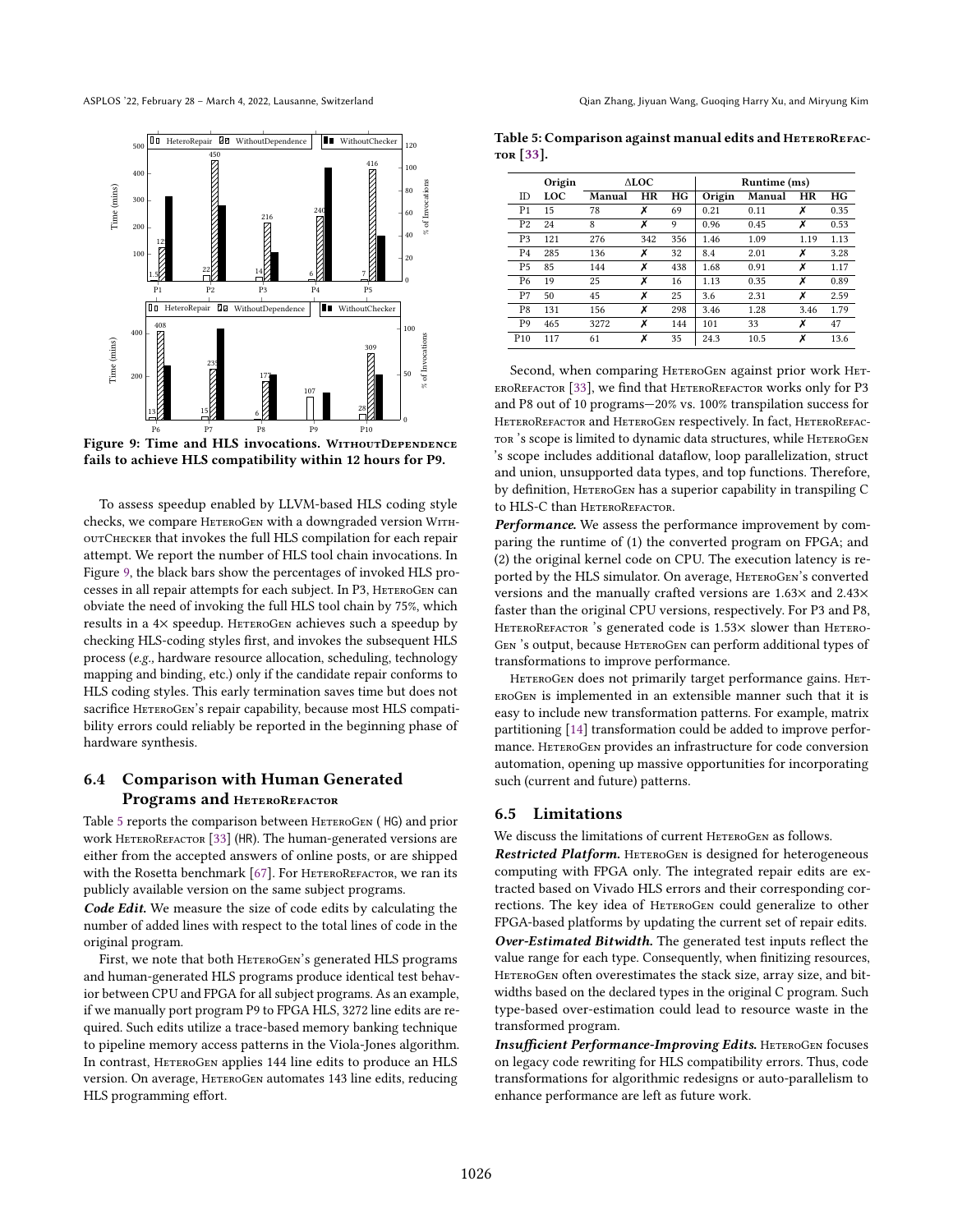# 7 RELATED WORK

Heterogeneous Computing with FPGA. Heterogeneous computing delivers superior performance for diverse applications (e.g., machine learning, data analysis and graph processing) [\[25](#page-11-20)-27, [32,](#page-11-22) [38,](#page-11-23) [54,](#page-12-17) [62,](#page-12-18) [63\]](#page-12-19). Programming complexity control has been a long challenge for the adoption of FPGA acceleration. State of the art techniques for advancing heterogeneous computing fall into four primary categories.

Programming languages and compilers. HLS compilers extend C/C++ with ad hoc annotations to express hardware-level concerns [\[12,](#page-11-24) [15\]](#page-11-3). Calyx [\[43\]](#page-12-20) is a new intermediate language for generating hardware accelerators. It separates the specification of an accelerator's data path from its execution schedule, and aims to generate desired architecture without resorting to low-level RTL engineering. KLOCs [\[25\]](#page-11-20) proposes a new heterogeneous memory system, and uses a compiler transformation for Verilog to produce performance optimized code. Domain-specific ISAs. Domain- or application-specific ISAs [\[16,](#page-11-25) [19,](#page-11-26) [56\]](#page-12-21) provide customization opportunities for general ISAs to reduce storage/control overhead by generating compact code, thereby providing a simple programming environment/flow and making FPGA acceleration accessible.

Hardware abstractions. FPGA hardware abstractions [\[28,](#page-11-27) [62\]](#page-12-18) provide systems support for resource management. For example, SYN-ERGY [\[32\]](#page-11-22) virtualizes FPGA workloads across a cluster of Altera SoCs and Xilinx FPGAs on Amazon F1. Optimus [\[38\]](#page-11-23) proposes a hypervisor that supports scalable shared-memory virtualization. Simulation tools: Various simulation tools are designed for better accuracy and performance estimation [\[26,](#page-11-28) [27\]](#page-11-21). For example, FirePerf [\[27\]](#page-11-21) enables a set of system-level performance profiling capabilities integrated into the FPGA simulator.

Unlike these works, HETEROGEN aims to simplify HLS programming, improving developer productivity and program performance. Code Rewriting for HLS. Enabling high level synthesis of recursive structures has been a long challenge, because unlike CPU, the address space for each array is separate in FPGA. Thomas et al. [\[53\]](#page-12-4) provide a C++ template library for supporting recursion in HLS but would require a developer to manually rewrite control statements using lambdas. SynADT [\[61\]](#page-12-6) is an HLS library for linked lists, binary trees, hash tables, and vectors, and it internally uses arrays and a shared system-wide memory allocator [\[60\]](#page-12-5). HeteroRefactor [\[33\]](#page-11-8) builds the dynamic data structure support, and bitwidth optimization for integers and floating points in HLS programs. Unfortunately, code refactoring is error-prone itself and these tools do not generate tests that can validate functionality. Moreover, these tools are not *automated*-they do not account for compatibility issues and require developers to manually refactor their code.

In contrast, HETEROGEN automatically converts a  $C/C++$  program to its equivalent HSL-C variant for FPGA-based heterogeneous computing without requiring any developer involvement.

Test Generation. Fuzz testing generates new inputs by mutating previous inputs to expose unseen program behavior and it has been highly effective in revealing various bugs, including correctness bugs [\[10,](#page-11-29) [44,](#page-12-22) [45,](#page-12-23) [64,](#page-12-24) [65\]](#page-12-25), security vulnerabilities [\[11,](#page-11-30) [18\]](#page-11-31), and performance bugs [\[58\]](#page-12-26). One important angle to push test generation towards hard-to-reach corners or specific error types is to encode diverse feedback information as a fuzzing guidance metric. For

example, while AFL [\[7\]](#page-11-7) mutates a seed input to maximize cumulative branch coverage, MemLock [\[58\]](#page-12-26) uses memory consumption as performance-side feedback to detect abnormal memory behavior. HETEROGEN takes a similar approach. In addition to monitoring branch coverage, HETEROGEN inserts a type checker by analyzing the arguments of kernel code and uses such additional feedback. Thus, generated inputs can better serve the purpose of driving the program execution to a deep path.

Superoptimizers. Superoptimizers use a stochastic process to generate instruction sequences with better performance. Churchill et al. [\[13\]](#page-11-32) propose a new architecture for superoptimizers by incorporating a fully sound verification technique to ensure correctness and a bounded verification technique to guide the search to optimized code. STOKE [\[52\]](#page-12-27) formulates the loop-free binary superoptimization task as a stochastic search problem and produces programs either match or outperform the code produced by gcc -03, icc -03. cSTOKE [\[51\]](#page-12-28) improves STOKE by using the knowledge of input restrictions to generate binaries that ensure correctness only on the restricted inputs. Although superoptimizers perform an iterative optimization process similar in spirit to our search process, they optimize assembly code, which does not have types and thus compatibility issues that HETEROGEN has to deal with.

Program Repair. Starting from a faulty program that deviates from its intended behavior, the automated repair process iterates fault localization, candidate repair generation, and repair evaluation [\[29,](#page-11-5) [31,](#page-11-6) [35,](#page-11-17) [39,](#page-12-14) [57\]](#page-12-7). To minimize unfruitful repair attempts, several techniques [\[9,](#page-11-33) [23,](#page-11-34) [30,](#page-11-35) [47\]](#page-12-29) leverage smart encoding of complex repairs. Some explores the space of repair candidates by leveraging fix patterns learned from correct reference code [\[36,](#page-11-36) [66\]](#page-12-13), bug fix histories [\[31,](#page-11-6) [34,](#page-11-37) [39\]](#page-12-14), or human-written patches [\[29\]](#page-11-5). Inpired bySY-DIT [\[40\]](#page-12-8) and LASE [\[41\]](#page-12-9), HETEROGEN extracts complex repairs from example patches and encode repairs in terms of parameterized AST edits with dependence relations. However, all repair techniques build on the assumption that the target program can be compiled quickly. On the contrary, HETEROGEN uses novel techniques that are specifically designed to address the need of behavior preservation and performance optimization in an environment where a naïve łtrial-and-errorž approach is prohibitively expensive.

# 8 CONCLUSION

This paper presents HETEROGEN, a C-to-HLS-C transpiler that solves the painful HLS code conversion problem with novel techniques specifically designed to address the need of semantics preservation and performance optimization. HETEROGEN produces an HLScompatible version for nine out of ten real-world heterogeneous applications fully automatically and achieves an overall of 1.63× speedup compared with the input programs.

# ACKNOWLEDGMENTS

The participants of this research are supported in part by National Science Foundations via grants CCF-2106404, CNS-2106838, CCF-1764077, CHS-1956322, CCF-1723773, CNS-1763172, CNS-1907352, CNS-2006437, CNS-2007737, CNS-2128653, ONR grant N00014-18- 1-2037, ONR grant N00014-16-1-2913, Intel CAPA grant, and Samsung.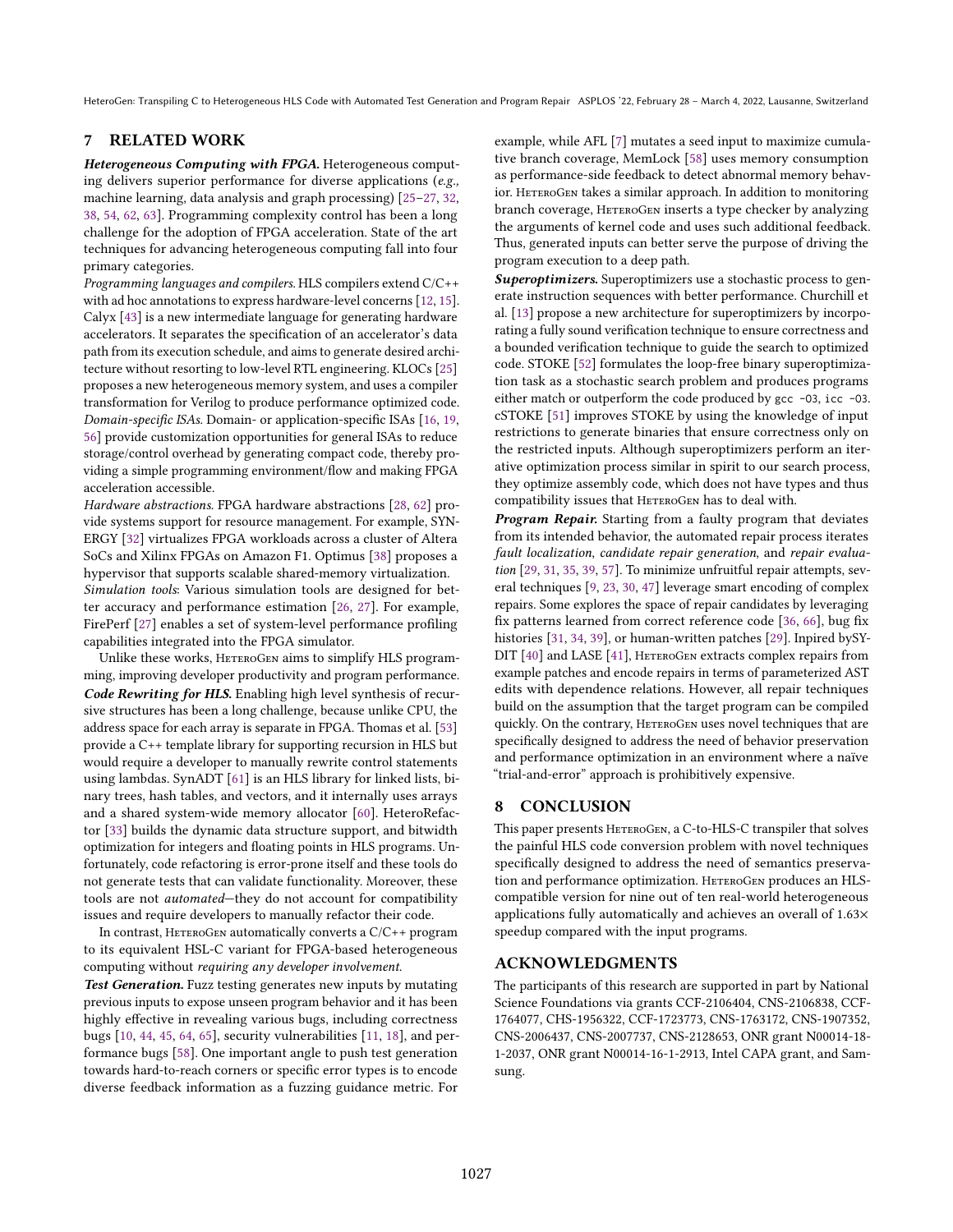ASPLOS '22, February 28 – March 4, 2022, Lausanne, Switzerland Qian Chang, Jiyuan Wang, Guoqing Harry Xu, and Miryung Kim

#### **REFERENCES**

- <span id="page-11-11"></span>[1] 2021. [https://forums.xilinx.com/t5/High-Level-Synthesis-HLS/dynamic](https://forums.xilinx.com/t5/High-Level-Synthesis-HLS/dynamic-memory-allocation-deallocation-is-not-supported-variable/td-p/729976)[memory-allocation-deallocation-is-not-supported-variable/td-p/729976.](https://forums.xilinx.com/t5/High-Level-Synthesis-HLS/dynamic-memory-allocation-deallocation-is-not-supported-variable/td-p/729976)
- <span id="page-11-12"></span>[2] 2021. [https://forums.xilinx.com/t5/High-Level-Synthesis-HLS/Error-with-fixed](https://forums.xilinx.com/t5/High-Level-Synthesis-HLS/Error-with-fixed-point-design-in-vivado-HLS/m-p/752508)[point-design-in-vivado-HLS/m-p/752508.](https://forums.xilinx.com/t5/High-Level-Synthesis-HLS/Error-with-fixed-point-design-in-vivado-HLS/m-p/752508)
- <span id="page-11-13"></span>[3] 2021. [https://forums.xilinx.com/t5/High-Level-Synthesis-HLS/dataflow](https://forums.xilinx.com/t5/High-Level-Synthesis-HLS/dataflow-directive/m-p/595161)[directive/m-p/595161.](https://forums.xilinx.com/t5/High-Level-Synthesis-HLS/dataflow-directive/m-p/595161)
- <span id="page-11-14"></span>[4] 2021. [https://forums.xilinx.com/t5/High-Level-Synthesis-HLS/Vivado-HLS](https://forums.xilinx.com/t5/High-Level-Synthesis-HLS/Vivado-HLS-loop-unrolling-option-region/m-p/721719)[loop-unrolling-option-region/m-p/721719.](https://forums.xilinx.com/t5/High-Level-Synthesis-HLS/Vivado-HLS-loop-unrolling-option-region/m-p/721719)
- <span id="page-11-15"></span>[5] 2021. [https://forums.xilinx.com/t5/High-Level-Synthesis-HLS/Using-streams](https://forums.xilinx.com/t5/High-Level-Synthesis-HLS/Using-streams-in-objects-does-not-synthesize-in-HLS-2020-1/m-p/1117215)[in-objects-does-not-synthesize-in-HLS-2020-1/m-p/1117215.](https://forums.xilinx.com/t5/High-Level-Synthesis-HLS/Using-streams-in-objects-does-not-synthesize-in-HLS-2020-1/m-p/1117215)
- <span id="page-11-16"></span>[6] 2021. [https://forums.xilinx.com/t5/High-Level-Synthesis-HLS/Cannot-find-the](https://forums.xilinx.com/t5/High-Level-Synthesis-HLS/Cannot-find-the-top-function/m-p/810885)[top-function/m-p/810885.](https://forums.xilinx.com/t5/High-Level-Synthesis-HLS/Cannot-find-the-top-function/m-p/810885)
- <span id="page-11-7"></span>[7] 2021. American Fuzz Loop. [http://lcamtuf.coredump.cx/afl/.](http://lcamtuf.coredump.cx/afl/)
- <span id="page-11-1"></span>Amazon.com. 2021. Amazon EC2 F1 Instances: Run Custom FPGAs in the AWS Cloud. [https://aws.amazon.com/ec2/instance-types/f1.](https://aws.amazon.com/ec2/instance-types/f1)
- <span id="page-11-33"></span>[9] Andrea Arcuri. 2008. On the Automation of Fixing Software Bugs. In Companion of the 30th International Conference on Software Engineering (Leipzig, Germany) (ICSE Companion '08). Association for Computing Machinery, New York, NY, USA, 1003-1006. <https://doi.org/10.1145/1370175.1370223>
- <span id="page-11-29"></span>[10] Domagoj Babić, Stefan Bucur, Yaohui Chen, Franjo Ivančić, Tim King, Markus Kusano, Caroline Lemieux, László Szekeres, and Wei Wang. 2019. FUDGE: Fuzz Driver Generation at Scale. In Proceedings of the 2019 27th ACM Joint Meeting on European Software Engineering Conference and Symposium on the Foundations of Software Engineering (Tallinn, Estonia) (ESEC/FSE 2019). Association for Computing Machinery, New York, NY, USA, 975-985. [https:](https://doi.org/10.1145/3338906.3340456) [//doi.org/10.1145/3338906.3340456](https://doi.org/10.1145/3338906.3340456)
- <span id="page-11-30"></span>[11] Tegan Brennan, Seemanta Saha, and Tevfik Bultan. 2020. JVM Fuzzing for JIT-Induced Side-Channel Detection. In Proceedings of the ACM/IEEE 42nd International Conference on Software Engineering (Seoul, South Korea) (ICSE '20). Association for Computing Machinery, New York, NY, USA, 1011-1023. <https://doi.org/10.1145/3377811.3380432>
- <span id="page-11-24"></span>[12] Andrew Canis, Jongsok Choi, Mark Aldham, Victor Zhang, Ahmed Kammoona, Jason H. Anderson, Stephen Brown, and Tomasz Czajkowski. 2011. LegUp: High-Level Synthesis for FPGA-Based Processor/Accelerator Systems. In Proceedings of the 19th ACM/SIGDA International Symposium on Field Programmable Gate Arrays (Monterey, CA, USA) (FPGA '11). Association for Computing Machinery, New York, NY, USA, 33-36. <https://doi.org/10.1145/1950413.1950423>
- <span id="page-11-32"></span>[13] Berkeley Churchill, Rahul Sharma, JF Bastien, and Alex Aiken, 2017. Sound Loop Superoptimization for Google Native Client. In Proceedings of the Twenty-Second International Conference on Architectural Support for Programming Languages and Operating Systems (Xi'an, China) (ASPLOS '17). Association for Computing Machinery, New York, NY, USA, 313-326. <https://doi.org/10.1145/3037697.3037754>
- <span id="page-11-4"></span>[14] Jason Cong, Zhenman Fang, Yuchen Hao, Peng Wei, Cody Hao Yu, Chen Zhang, and Peipei Zhou. 2018. Best-Effort FPGA Programming: A Few Steps Can Go a Long Way. arXiv preprint arXiv:1807.01340 (2018).
- <span id="page-11-3"></span>[15] Jason Cong, Bin Liu, Stephen Neuendorffer, Juanjo Noguera, Kees Vissers, and Zhiru Zhang. 2011. High-Level Synthesis for FPGAs: From Prototyping to Deployment. IEEE Transactions on Computer-Aided Design of Integrated Circuits and Systems 30, 4 (2011), 473-491. <https://doi.org/10.1109/TCAD.2011.2110592>
- <span id="page-11-25"></span>[16] Jeremy Fowers, Kalin Ovtcharov, Michael Papamichael, Todd Massengill, Ming Liu, Daniel Lo, Shlomi Alkalay, Michael Haselman, Logan Adams, Mahdi Ghandi, Stephen Heil, Prerak Patel, Adam Sapek, Gabriel Weisz, Lisa Woods, Sitaram Lanka, Steven K. Reinhardt, Adrian M. Caulfield, Eric S. Chung, and Doug Burger. 2018. A Configurable Cloud-Scale DNN Processor for Real-Time AI. In 2018 ACM/IEEE 45th Annual International Symposium on Computer Architecture (ISCA). 1-14. <https://doi.org/10.1109/ISCA.2018.00012>
- <span id="page-11-9"></span>[17] Daniel D Gajski, Nikil D Dutt, Allen CH Wu, and Steve YL Lin. 2012. High-Level Synthesis: Introduction to Chip and System Design. Springer Science & Business Media.
- <span id="page-11-31"></span>[18] Shuitao Gan, Chao Zhang, Xiaojun Qin, Xuwen Tu, Kang Li, Zhongyu Pei, and Zuoning Chen. 2018. CollAFL: Path Sensitive Fuzzing. In 2018 IEEE Symposium on Security and Privacy (SP). 679-696. <https://doi.org/10.1109/SP.2018.00040>
- <span id="page-11-26"></span>[19] Kaiyuan Guo, Lingzhi Sui, Jiantao Qiu, Jincheng Yu, Junbin Wang, Song Yao, Song Han, Yu Wang, and Huazhong Yang. 2018. Angel-Eye: A Complete Design Flow for Mapping CNN Onto Embedded FPGA. IEEE Transactions on Computer-Aided Design of Integrated Circuits and Systems 37, 1 (2018), 35-47. [https://doi.org/10.](https://doi.org/10.1109/TCAD.2017.2705069) [1109/TCAD.2017.2705069](https://doi.org/10.1109/TCAD.2017.2705069)
- <span id="page-11-0"></span>[20] Prabhat Gupta. 2021. Xeon+FPGA Platform for the Data Center. [https://research.](https://research.ece.cmu.edu/calcm/carl/lib/exe/fetch.php?media=carl15-gupta.pdf) [ece.cmu.edu/calcm/carl/lib/exe/fetch.php?media=carl15-gupta.pdf.](https://research.ece.cmu.edu/calcm/carl/lib/exe/fetch.php?media=carl15-gupta.pdf)
- <span id="page-11-10"></span>[21] Mark Harman. 2010. Automated Patching Techniques: The Fix is in: Technical Perspective. Commun. ACM 53, 5 (May 2010), 108. [https://doi.org/10.1145/](https://doi.org/10.1145/1735223.1735248) [1735223.1735248](https://doi.org/10.1145/1735223.1735248)
- <span id="page-11-18"></span>[22] Intel. 2022. Temporal To Spatial Programming. [https://github.com/IntelLabs/t2sp.](https://github.com/IntelLabs/t2sp)
- <span id="page-11-34"></span>[23] Tao Ji, Liqian Chen, Xiaoguang Mao, and Xin Yi. 2016. Automated Program Repair by Using Similar Code Containing Fix Ingredients. In 2016 IEEE 40th<br>Annual Computer Software and Applications Conference (COMPSAC), Vol. 1. 197– 202. <https://doi.org/10.1109/COMPSAC.2016.69>
- <span id="page-11-2"></span>[24] Norman P. Jouppi, Cliff Young, Nishant Patil, David Patterson, Gaurav Agrawal, Raminder Bajwa, Sarah Bates, Suresh Bhatia, Nan Boden, Al Borchers, Rick Boyle, Pierre-luc Cantin, Clifford Chao, Chris Clark, Jeremy Coriell, Mike Daley, Matt Dau, Jeffrey Dean, Ben Gelb, Tara Vazir Ghaemmaghami, Rajendra Gottipati, William Gulland, Robert Hagmann, C. Richard Ho, Doug Hogberg, John Hu, Robert Hundt, Dan Hurt, Julian Ibarz, Aaron Jaffey, Alek Jaworski, Alexander Kaplan, Harshit Khaitan, Daniel Killebrew, Andy Koch, Naveen Kumar, Steve Lacy, James Laudon, James Law, Diemthu Le, Chris Leary, Zhuyuan Liu, Kyle Lucke, Alan Lundin, Gordon MacKean, Adriana Maggiore, Maire Mahony, Kieran Miller, Rahul Nagarajan, Ravi Narayanaswami, Ray Ni, Kathy Nix, Thomas Norrie, Mark Omernick, Narayana Penukonda, Andy Phelps, Jonathan Ross, Matt Ross, Amir Salek, Emad Samadiani, Chris Severn, Gregory Sizikov, Matthew Snelham, Jed Souter, Dan Steinberg, Andy Swing, Mercedes Tan, Gregory Thorson, Bo Tian, Horia Toma, Erick Tuttle, Vijay Vasudevan, Richard Walter, Walter Wang, Eric Wilcox, and Doe Hyun Yoon. 2017. In-datacenter performance analysis of a tensor processing unit. In 2017 ACM/IEEE 44th Annual International Symposium on Computer Architecture (ISCA). 1-12. <https://doi.org/10.1145/3079856.3080246>
- <span id="page-11-20"></span>[25] Sudarsun Kannan, Yujie Ren, and Abhishek Bhattacharjee. 2021. KLOCs: Kernel-Level Object Contexts for Heterogeneous Memory Systems. Association for Computing Machinery, New York, NY, USA, 65-78. [https://doi.org/10.1145/3445814.](https://doi.org/10.1145/3445814.3446745) [3446745](https://doi.org/10.1145/3445814.3446745)
- <span id="page-11-28"></span>[26] Sagar Karandikar, Howard Mao, Donggyu Kim, David Biancolin, Alon Amid, Dayeol Lee, Nathan Pemberton, Emmanuel Amaro, Colin Schmidt, Aditya Chopra, Qijing Huang, Kyle Kovacs, Borivoje Nikolic, Randy Katz, Jonathan Bachrach, and Krste Asanovic. 2018. FireSim: FPGA-Accelerated Cycle-Exact Scale-Out System Simulation in the Public Cloud. In 2018 ACM/IEEE 45th Annual International Symposium on Computer Architecture (ISCA). 29-42. [https://doi.org/10.1109/](https://doi.org/10.1109/ISCA.2018.00014) [ISCA.2018.00014](https://doi.org/10.1109/ISCA.2018.00014)
- <span id="page-11-21"></span>[27] Sagar Karandikar, Albert Ou, Alon Amid, Howard Mao, Randy Katz, Borivoje Nikolić, and Krste Asanović. 2020. FirePerf: FPGA-Accelerated Full-System Hardware/Software Performance Profiling and Co-Design. Association for Comput-<br>ing Machinery, New York, NY, USA, 715–731. [https://doi.org/10.1145/3373376.](https://doi.org/10.1145/3373376.3378455) [3378455](https://doi.org/10.1145/3373376.3378455)
- <span id="page-11-27"></span>[28] Ahmed Khawaja, Joshua Landgraf, Rohith Prakash, Michael Wei, Eric Schkufza, and Christopher J. Rossbach. 2018. Sharing, Protection, and Compatibility for Reconfigurable Fabric with Amorphos. In Proceedings of the 13th USENIX Conference on Operating Systems Design and Implementation (Carlsbad, CA, USA) (OSDI'18). USENIX Association, USA, 107-127.
- <span id="page-11-5"></span>[29] Dongsun Kim, Jaechang Nam, Jaewoo Song, and Sunghun Kim. 2013. Automatic patch generation learned from human-written patches. In 2013 35th International Conference on Software Engineering (ICSE). 802-811. [https://doi.org/10.1109/](https://doi.org/10.1109/ICSE.2013.6606626) [ICSE.2013.6606626](https://doi.org/10.1109/ICSE.2013.6606626)
- <span id="page-11-35"></span>[30] Ryotaro Kou, Yoshiki Higo, and Shinji Kusumoto. 2016. A Capable Crossover Technique on Automatic Program Repair. In 2016 7th International Workshop on Empirical Software Engineering in Practice (IWESEP). 45-50. [https://doi.org/10.](https://doi.org/10.1109/IWESEP.2016.15) [1109/IWESEP.2016.15](https://doi.org/10.1109/IWESEP.2016.15)
- <span id="page-11-6"></span>[31] Anil Koyuncu, Kui Liu, Tegawendé Bissyandé, Dongsun Kim, Jacques Klein, Martin Monperrus, and Yves Le Traon. 2020. FixMiner: Mining relevant fix patterns for automated program repair. Empirical Software Engineering 25 (05 2020). <https://doi.org/10.1007/s10664-019-09780-z>
- <span id="page-11-22"></span>[32] Joshua Landgraf, Tiffany Yang, Will Lin, Christopher J. Rossbach, and Eric Schkufza. 2021. Compiler-Driven FPGA Virtualization with SYNERGY. Association for Computing Machinery, New York, NY, USA, 818-831. [https:](https://doi.org/10.1145/3445814.3446755) [//doi.org/10.1145/3445814.3446755](https://doi.org/10.1145/3445814.3446755)
- <span id="page-11-8"></span>[33] Jason Lau, Aishwarya Sivaraman, Qian Zhang, Muhammad Ali Gulzar, Jason Cong, and Miryung Kim. 2020. HeteroRefactor: Refactoring for Heterogeneous Computing with FPGA. In Proceedings of the ACM/IEEE 42nd International Conference on Software Engineering (Seoul, South Korea) (ICSE '20). Association for Computing Machinery, New York, NY, USA, 493-505. [https:](https://doi.org/10.1145/3377811.3380340) [//doi.org/10.1145/3377811.3380340](https://doi.org/10.1145/3377811.3380340)
- <span id="page-11-37"></span>[34] X. D. Le, D. Lo, and C. Le Goues. 2016. History Driven Program Repair. In 2016 IEEE 23rd International Conference on Software Analysis, Evolution, and Reengineering (SANER). IEEE Computer Society, Los Alamitos, CA, USA, 213-224. <https://doi.org/10.1109/SANER.2016.76>
- <span id="page-11-17"></span>[35] Claire Le Goues, Michael Dewey-Vogt, Stephanie Forrest, and Westley Weimer. 2012. A systematic study of automated program repair: Fixing 55 out of 105 bugs for \$8 each. In 2012 34th International Conference on Software Engineering (ICSE). 3ś13. <https://doi.org/10.1109/ICSE.2012.6227211>
- <span id="page-11-36"></span>[36] Yi Li, Shaohua Wang, and Tien N. Nguyen. 2020. DLFix: Context-Based Code Transformation Learning for Automated Program Repair. In Proceedings of the ACM/IEEE 42nd International Conference on Software Engineering (Seoul, South Korea) (ICSE '20). Association for Computing Machinery, New York, NY, USA, 602-614. <https://doi.org/10.1145/3377811.3380345>
- <span id="page-11-19"></span>[37] LLVM. 2021. [https://llvm.org/.](https://llvm.org/)
- <span id="page-11-23"></span>[38] Jiacheng Ma, Gefei Zuo, Kevin Loughlin, Xiaohe Cheng, Yanqiang Liu, Abel Mulugeta Eneyew, Zhengwei Qi, and Baris Kasikci. 2020. A Hypervisor for Shared-Memory FPGA Platforms. Association for Computing Machinery, New York, NY, USA, 827-844. <https://doi.org/10.1145/3373376.3378482>